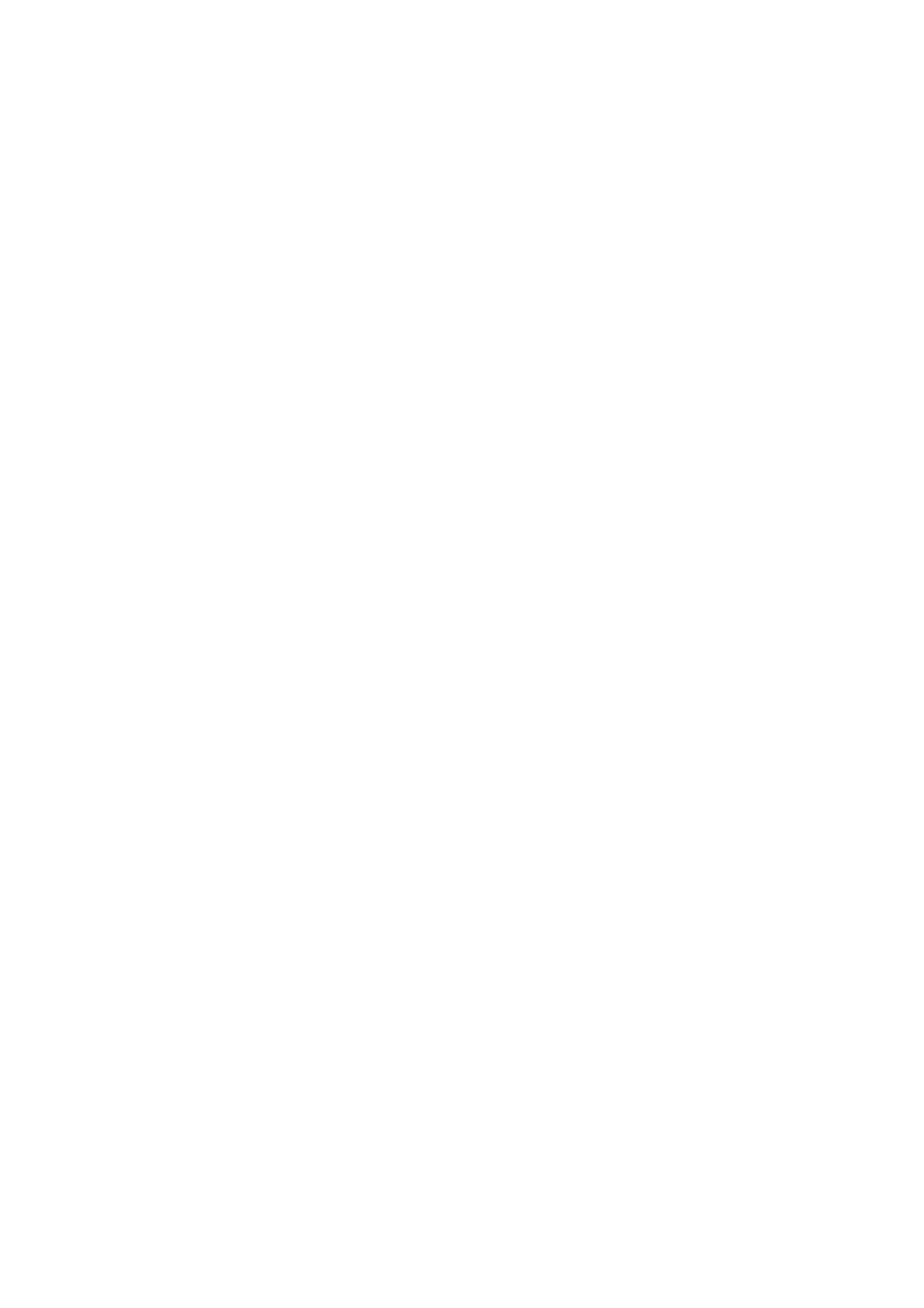# **EUROPEAN UNIVERSITY INSTITUTE DEPARTMENT OF ECONOMICS**

*Financial Literacy and Portfolio Diversification* 

**LUIGI GUISO** 

**and** 

**TULLIO JAPPELLI**

EUI Working Paper **ECO** 2008/31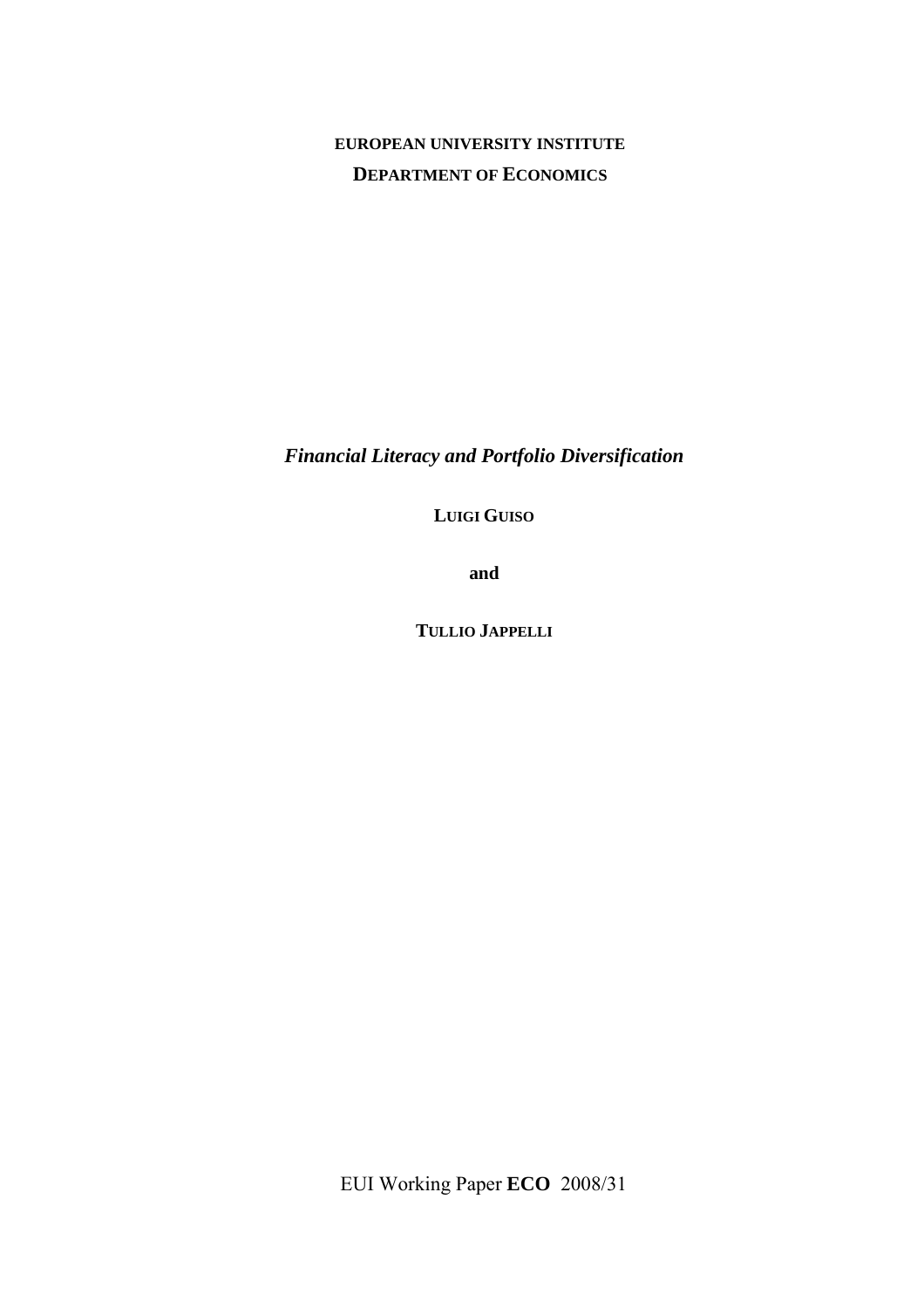This text may be downloaded for personal research purposes only. Any additional reproduction for other purposes, whether in hard copy or electronically, requires the consent of the author(s), editor(s). If cited or quoted, reference should be made to the full name of the author(s), editor(s), the title, the working paper or other series, the year, and the publisher.

The author(s)/editor(s) should inform the Economics Department of the EUI if the paper is to be published elsewhere, and should also assume responsibility for any consequent obligation(s).

ISSN 1725-6704

© 2008 Luigi Guiso and Tullio Jappelli

Printed in Italy European University Institute Badia Fiesolana I – 50014 San Domenico di Fiesole (FI) Italy

> http://www.eui.eu/ http://cadmus.eui.eu/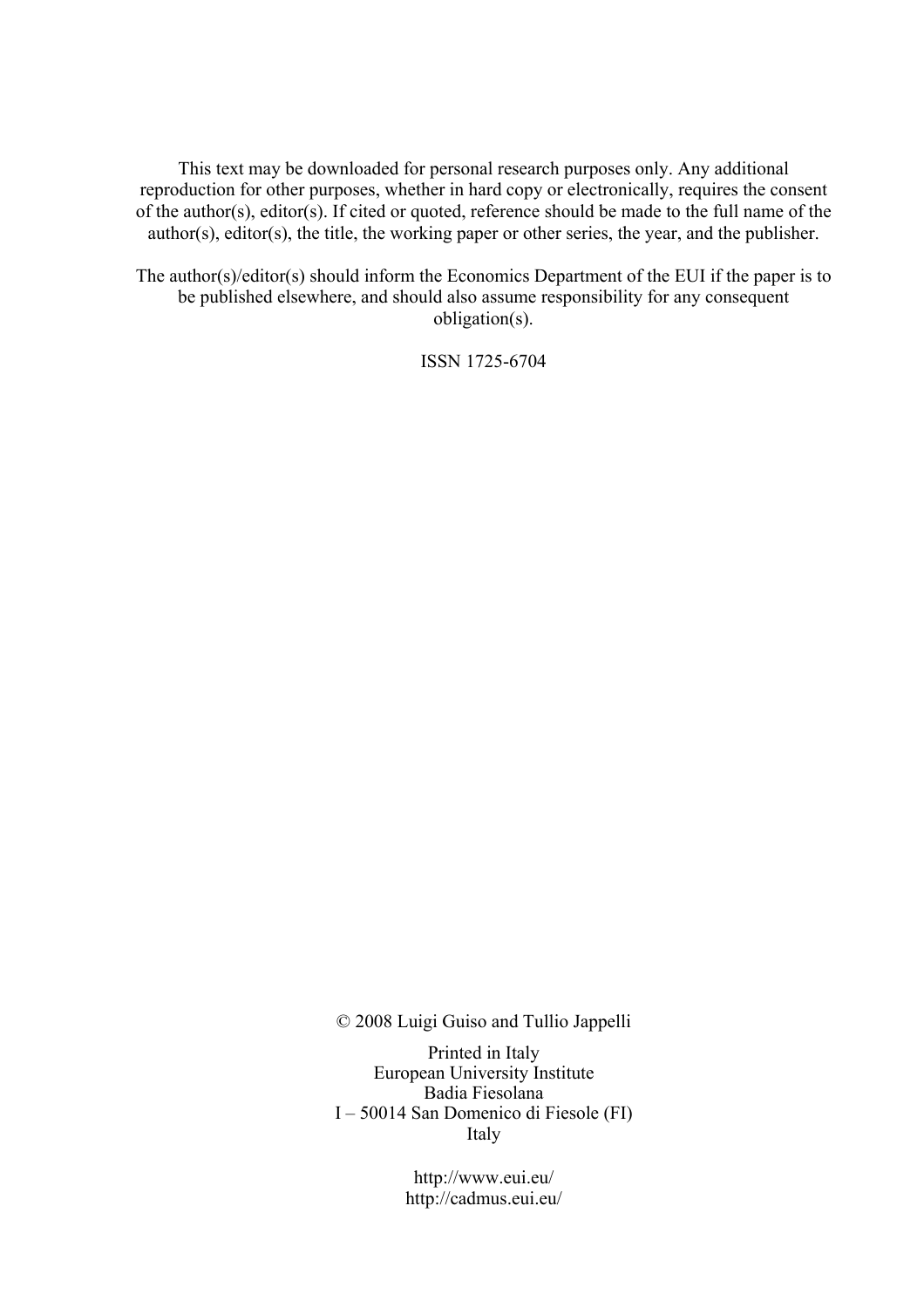# **Financial Literacy and Portfolio Diversification**

Luigi Guiso European University Institute and CEPR

Tullio Jappelli University of Naples Federico II, CSEF and CEPR

15 September 2008

#### **Abstract**

In this paper we focus on poor financial literacy as one potential factor explaining lack of portfolio diversification. We use the 2007 Unicredit Customers' Survey, which has indicators of portfolio choice, financial literacy and many demographic characteristics of investors. We first propose test-based indicators of financial literacy and document the extent of portfolio under-diversification. We find that measures of financial literacy are strongly correlated with the degree of portfolio diversification. We also compare the testbased degree of financial literacy with investors' self-assessment of their financial knowledge, and find only a weak relation between the two measures, an issue that has gained importance after the EU Markets in Financial Instruments Directive (MIFID) has required financial institutions to rate investors' financial sophistication through questionnaires.

**Keywords**: Financial literacy, Portfolio diversification. **JEL code:** E2, D8, G1

Acknowledgments. We are grateful to the Unicredit Group, and particularly to Daniele Fano and Laura Marzorati, for letting us contribute to the design and use of the UCS survey.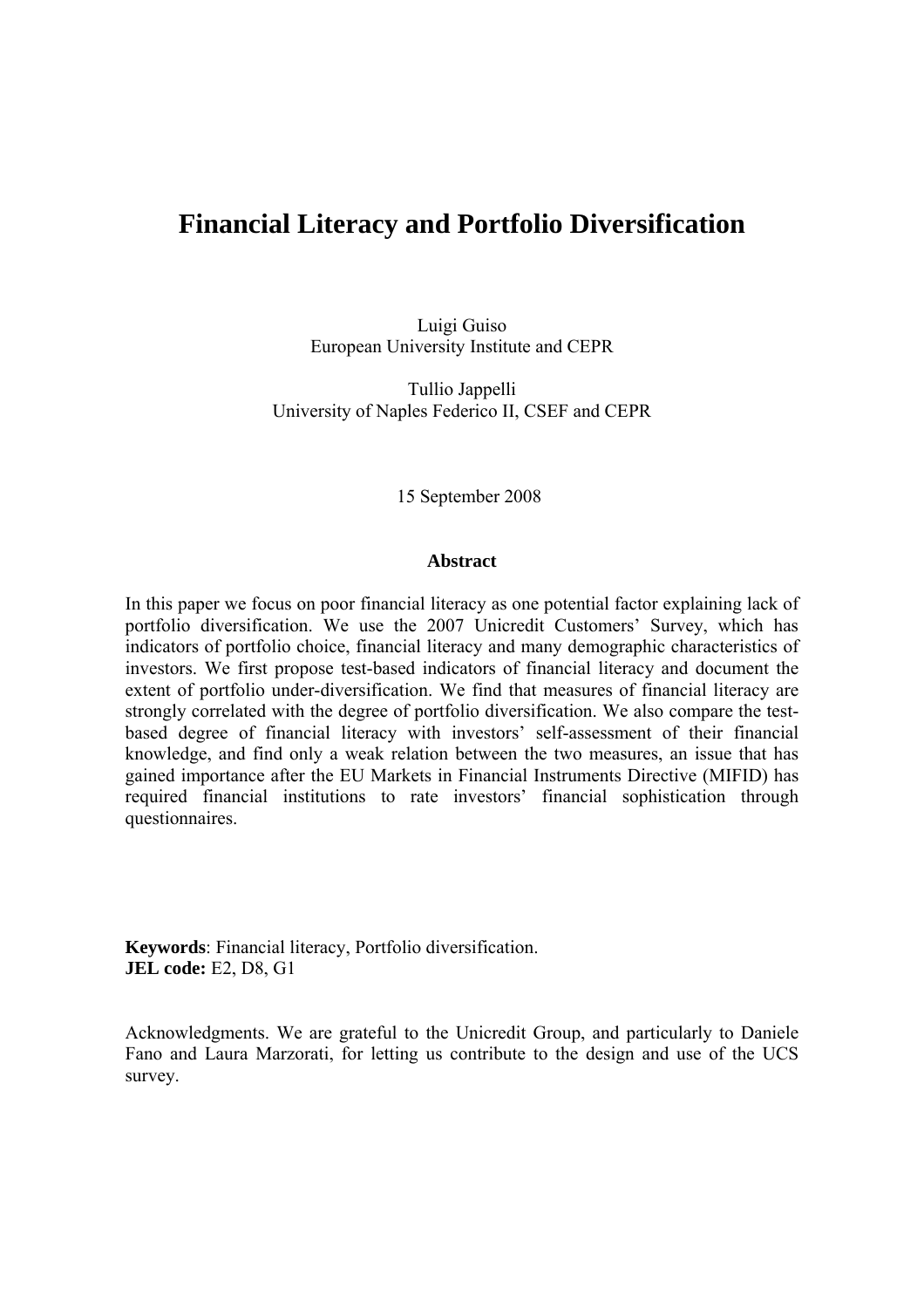# **Financial Literacy and Portfolio Diversification**

# **Table of contents**

| Appendix. Definition of variables constructed from survey responses 19 |  |
|------------------------------------------------------------------------|--|
|                                                                        |  |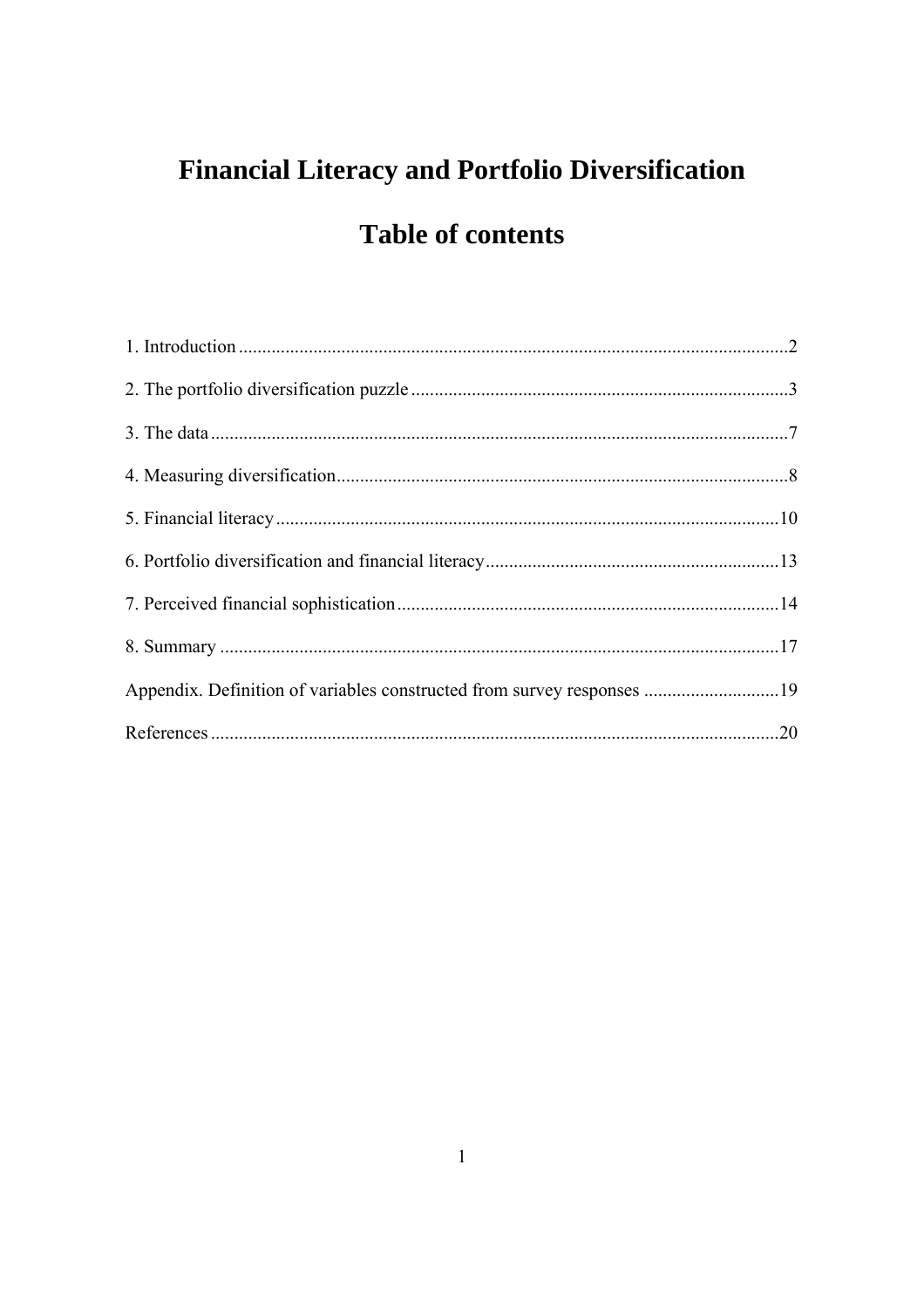## <span id="page-6-0"></span>**1. Introduction**

One of the most important deviations of investors' portfolios from the prescriptions of normative financial models is lack of diversification (Campbell, 2006; Curcuru et al., 2007). Indeed, a large literature documents that many individuals invest in a few stocks, rather then diversifying through equity funds, tend to invest in the same stock of the firm their work with, concentrating human capital risk and financial risk, and opt often for their firm's stock when allocating retirement saving (Dorn and Huberman, 2005). Investors also tend to concentrate a large share of their wealth in their own business, bearing an amount of idiosyncratic risk that does not seem to be compensated by higher expected returns, either monetary or non-monetary (Moskovitz and Vissing-Jorgensen, 2002). Besides failing to diversify across firms, investors also fail to diversify geographically, concentrating investments in home or regional assets.

Several explanations have been advanced to explain the diversification puzzle. In this paper we focus on lack of financial literacy as one potentially important factor. Indeed, recent literature shows that financial literacy affects households' behavior. Lusardi and Mitchell (2007) find that those with low financial literacy are less likely to plan for retirement and therefore accumulate less wealth. Christelis, Jappelli and Padula (2006) and Alessie, Lusardi and van Rooji (2007) suggest that lack of financial literacy correlates with individual decisions to participate in the stock market. We contribute to this literature showing that financial literacy affects also portfolio diversification.

We use the 2007 Unicredit Customers' Survey (UCS). The survey is a representative sample of clients of the largest Italian bank, and has detailed information on portfolio choice and several indicators of investors' financial literacy. Portfolio data are not limited to the administrative data, but span the entire portfolio of the household. Our study focuses on two issues. First, we analyze a detailed list of questions intentionally designed to distinguish among different levels of financial literacy, with particular reference to the information required to choose among different assets and understand the meaning of diversification. We then study how portfolio diversification correlates with financial literacy and other investors' characteristics. We find that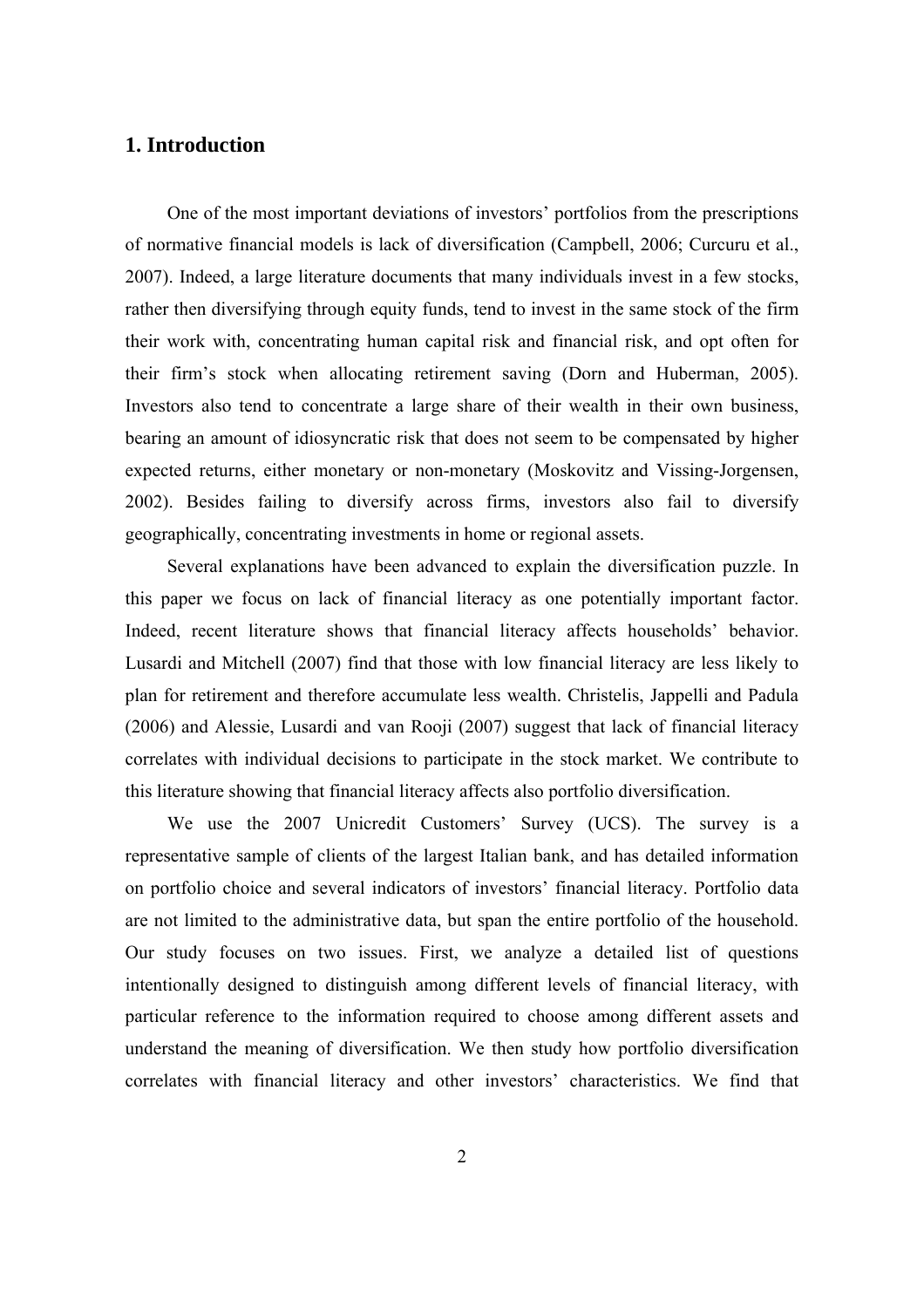<span id="page-7-0"></span>measures of financial literacy are strongly correlated with the degree of portfolio diversification, and infer that the evidence is consistent with explanations of underdiversification based on investors' limited literacy. To the extent that investors don't take advantage of diversification opportunities because of poor financial literacy, there is scope for policies to train potential investors and to promote financial education programs particularly if targeted to socioeconomic groups characterized by low levels of literacy.

The paper is organized as follows. In Section 2 we review the relevant literature on household portfolio diversification and financial literacy. Section 3 presents the data, and Sections 4 and 5, respectively, discuss the indicators of portfolio diversification and financial literacy, distinguishing between test-based measures of financial literacy and self-assessed measures of financial knowledge. Section 6 relates portfolio diversification to our measure of literacy, controlling for investors' risk aversion, demographic characteristics, and resources. In Section 7 we compare the test-based degree of financial literacy with the self-assessed measure. We find only a weak relation between the two measures, an issue that has gained importance after the EU Markets in Financial Instruments Directive (MIFID) has required financial institutions to rate investors' financial sophistication through questionnaires. Our evidence suggests that a test-based approach is better at measuring investors' ability to make financial decisions than a selfassessed approach. Accordingly, we argue that a test-based, standardized questionnaire with a pre-designed score system would be a more effective alternative to assess investors' financial abilities. Section 8 summarizes our main findings.

## **2. The portfolio diversification puzzle**

A large empirical literature in finance documents lack of portfolio diversification, and tries to understand the degree to which household asset allocation decisions conform to rational models of investors' behavior. Blume and Friend (1975), using tax filing and survey data, find that household portfolios are grossly under-diversified and that the degree of diversification increases with wealth. Kelly (1995) uses data from the 1983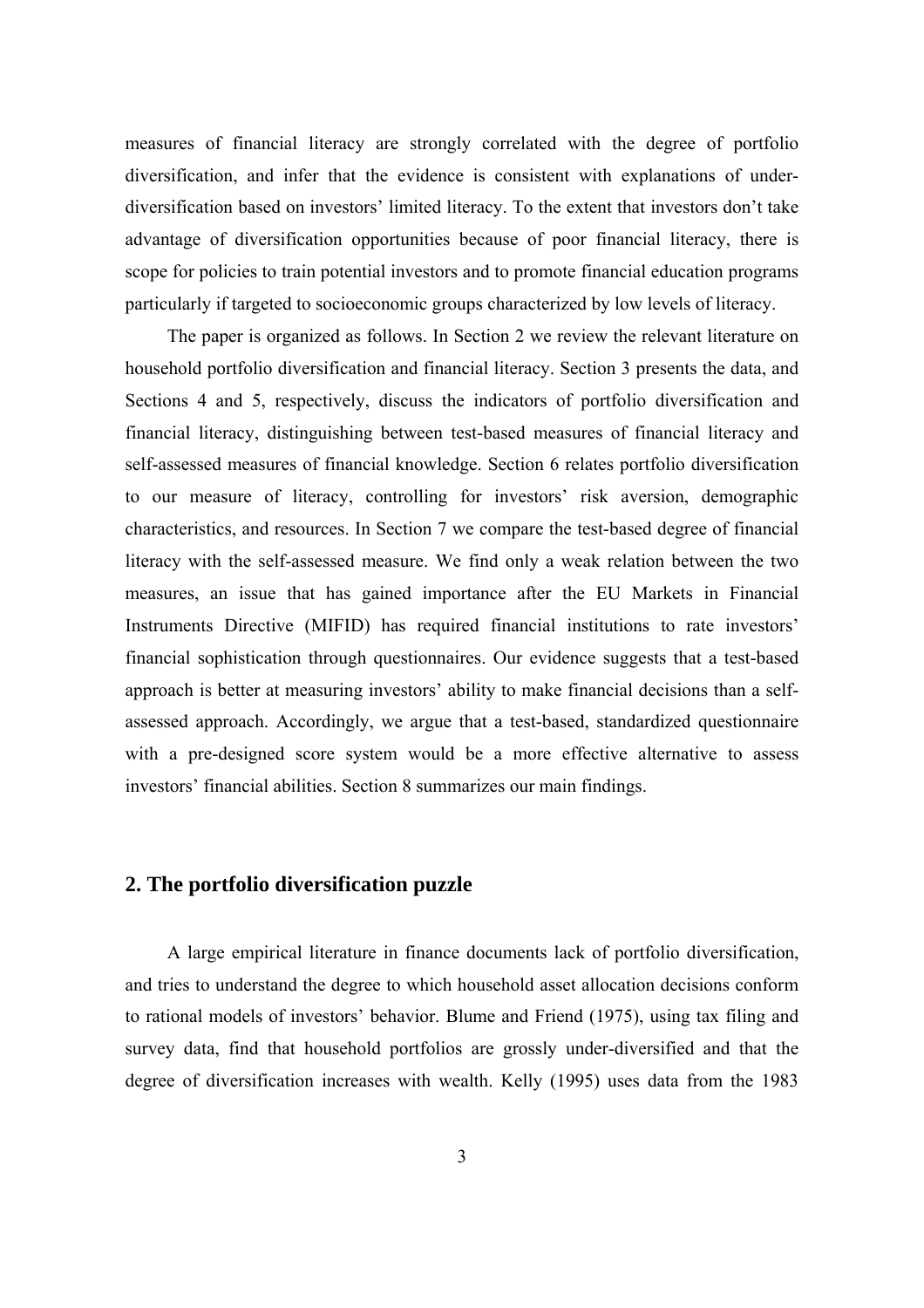Survey of Consumer Finances, and documents poor diversification among U.S. households. He finds that the median number of stocks in an investor portfolio is only two, and that less than one third of the households hold more than ten stocks. Gentry and Hubbard (2000) examine the portfolios of entrepreneurial households and find that their wealth is grossly undiversified, as more than 40 percent of their portfolios consist of active business assets only. Barber and Odean (2000) find that investors hold portfolios with few stocks and hence are undiversified, while Moskowitz and Vissing-Jorgensen (2001) provide further empirical evidence of improper diversification among households by examining their investments in private equity. They find that households hold concentrated portfolios of private equity even though private equity does not offer a better risk-return trade-off compared with a diversified portfolio of public equity. Kumar and Goetzman (2002) report results that are consistent with the findings of Kelly (1995) and reinforce the evidence of poor diversification.<sup>[1](#page-8-0)</sup>

At least three types of explanations for this lack of diversification have been put forward in the literature. According to a first strand of literature, limited diversification reflects some frictions in otherwise traditional portfolio models: high transaction and search costs, small portfolio size, and constraints to buy in round lots could prevent investors from diversifying appropriately. This approach stresses that underdiversification is a rational choice, where individuals trade-off the benefits of diversifications against the costs of achieving it. The exact mechanism through which frictions operate vary: they can restrict the ability of investors to hold a large number of assets (Perraudin and Sorensen, 2000), limit their information processing capacity (Van Nieuwerburgh and Veldkamp, 2007), or affect the way they value outside job options (Ruffino, 2007).

A second strand of literature argues that diversification may reflect behavioral biases. For instance, it may stem from a (wrong) belief that any multiple-stock portfolio,

 $\overline{a}$ 

<span id="page-8-0"></span> $1$  It is important to point out that factors such as entrepreneurial risk or income exposure to particular industry risk factors can and should affect the selection of individual assets within the equity portfolio. In fact, Souleles (2003) shows that consumption risk, labor income risk, past returns as well as households' expectations about future returns are important determinants of households' portfolio composition and their buying decisions of risky assets.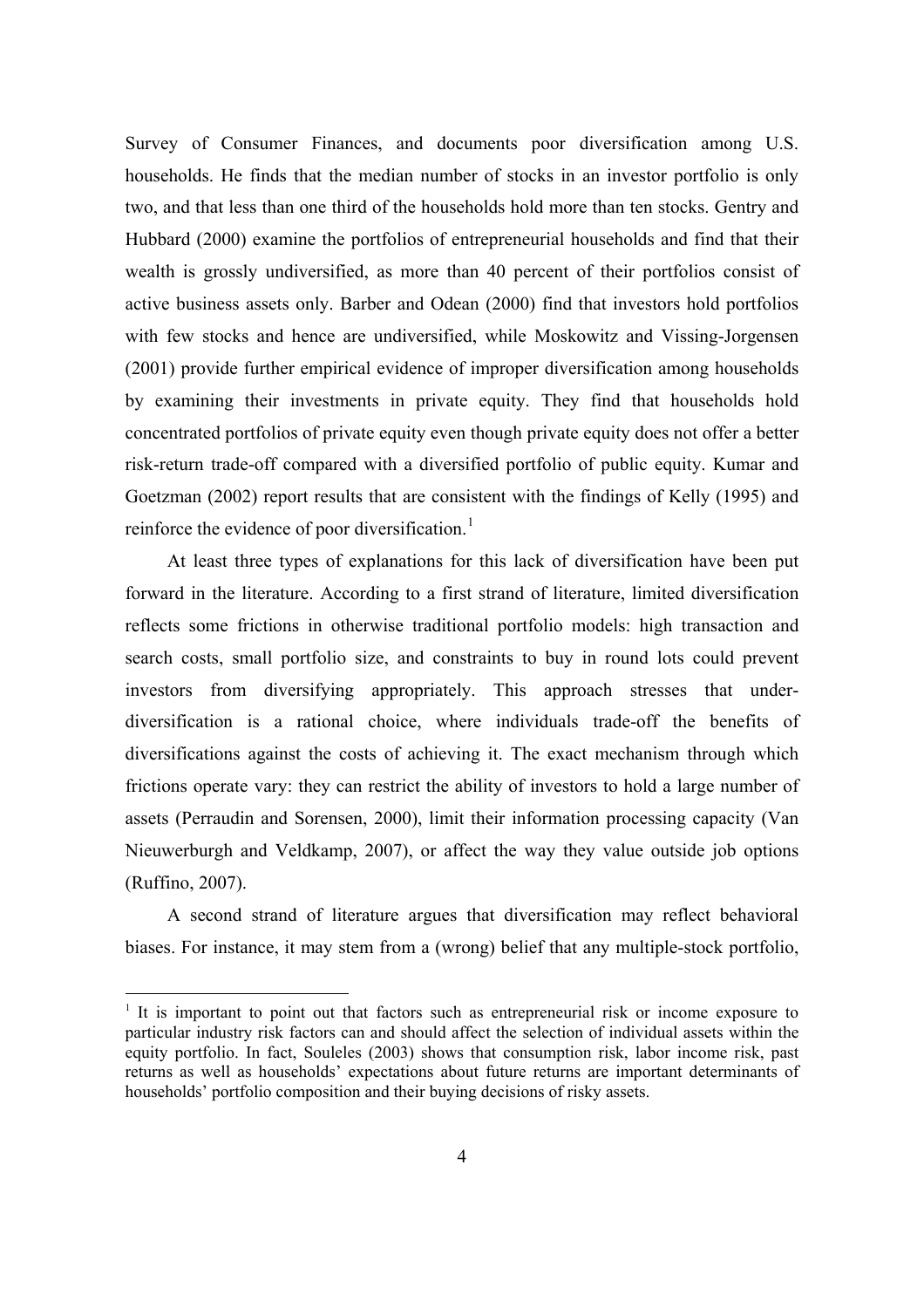irrespective of its covariance structure, is well diversified. This leads to the application of "satisfactory" rules, such the rule splitting equally the portfolio among various assets the so-called 1/*N* rule, see Benartzi and Thaler (2001; 2007). Similarly, investors could adopt an "erroneous" diversification strategy where they hold stocks with lower volatility and ignore correlations among them. More generally, the behavioral literature stresses that lack of diversification is due to behavioral bias such as familiarity (Huberman, 2001), narrow framing (Kahneman and Tversky, 1979), or loyalty (Cohen, 2007). Several papers have pursued this approach. Investors could ignore correlations (Kroll, Levy, and Rapoport, 1988), or follow price trends (Odean, 1999; Dhar and Kumar, 2001). People who frame their investment decisions narrowly would ignore the interactions among individual stocks and might be insensitive to correlations among them in forming their portfolios (Kahneman and Lovallo, 1993; Barberis, Huang, and Thaler, 2006).

Alternatively, investors could take correlations into account, but misestimate their strength. For instance, investors who are overconfident about the accuracy of their private information may systematically overstate correlations among stocks and thus choose to hold focused and under-diversified portfolios.<sup>[2](#page-9-0)</sup> Or investors might prefer to invest in stocks they are familiar with (e.g., local stocks or employer stocks) and since unfamiliar stocks are under represented (or not represented at all) portfolio are under-diversified (Grinblatt and Keloharju, 2001; Zhu, 2002). While it is unclear the meaning of a preference for familiarity, one interpretation is that it is a reflection of the presence of ambiguity in unfamiliar assets.

A third strand of literature stresses that investors may develop preferences or attractions toward certain types of stocks. For instance, investors may over-weight certain categories of stocks or styles (e.g., small-cap stocks, growth stocks, etc.), certain industries (e.g., technology stocks), or they might prefer stocks with higher variance and

 $\overline{a}$ 

<span id="page-9-0"></span><sup>&</sup>lt;sup>2</sup> Consider two stocks *x* and *z* with true standard deviations of returns  $\sigma_x$  and  $\sigma_z$ ; overconfident investors with degree of overconfidence  $k$  = 1 perceive instead  $\sigma_x / k$  and  $\sigma_z / k$ . The correlation coefficient  $\rho_{rr} = \frac{k^2 \text{ cov}(x, z)}{2}$ *xz*  $x^{\boldsymbol{\cup}} z$  $\rho_{xz} = \frac{k^2 \text{ cov}(x, z)}{\sigma_z \sigma_z}$  is overstated by a factor of  $k^2$  even if the perceived covariance is not affected.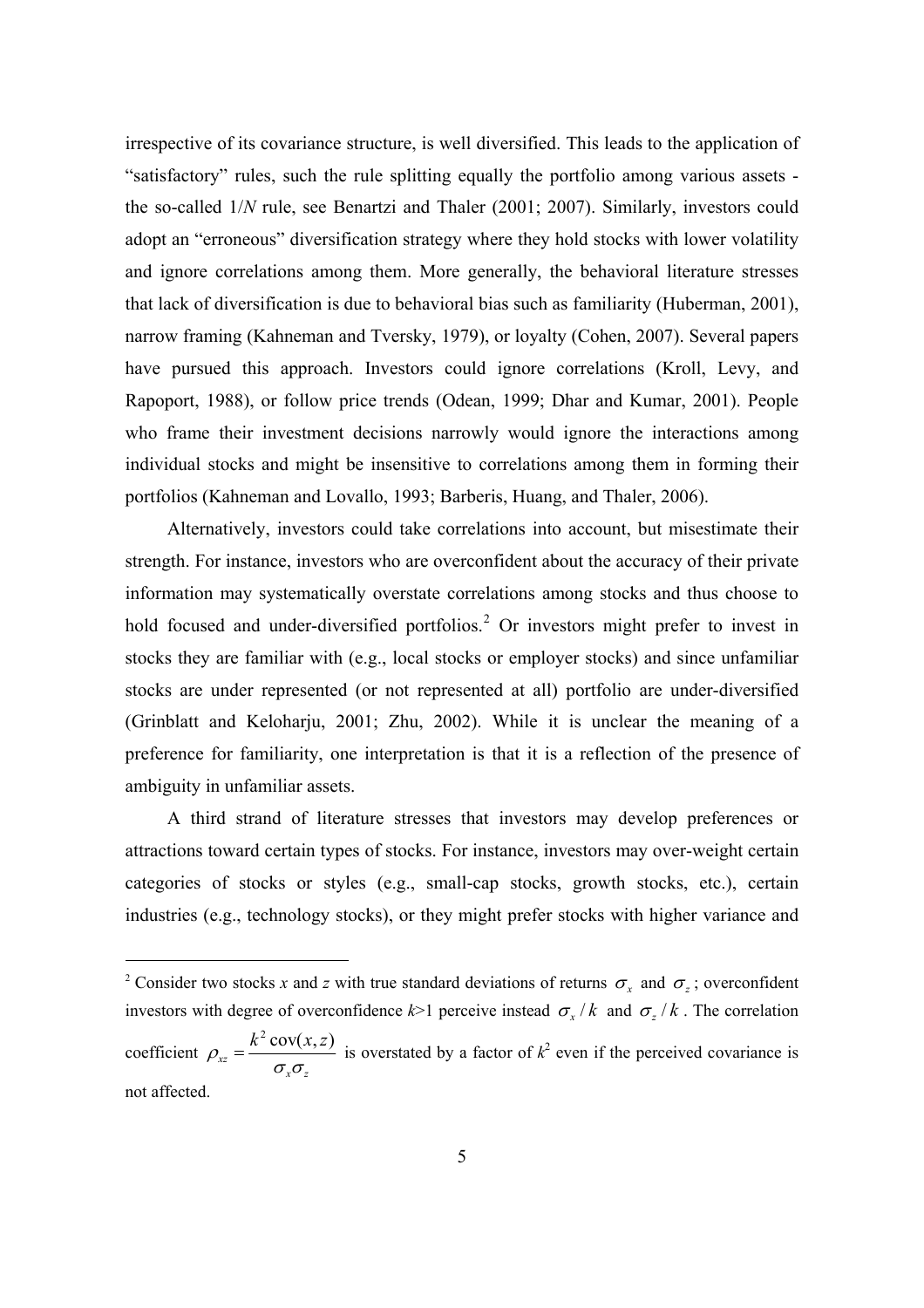positive skewness (Simkowitz and Beedles, 1978; Golec and Tamarkin, 1998; Polkovnichenko, 2005; Barberis and Huang, 2007). In all cases, this leads to less then perfect diversification.

In this paper we stress that poor financial literacy is a fourth important factor associated with lack of diversification. In fact, individuals with poor financial sophistication may undervalue the benefits of diversification or ignore them altogether. To combine optimally a portfolio of assets picking the right combination of stocks requires sophisticated knowledge of the variance-covariance matrix of asset returns and good understanding of the benefits of diversification. Diversifying wealth through mutual funds is an easier task, but still requires understanding the benefits of diversification and of the risk properties of the pool of assets in the fund.

There are least two reasons to explore the role of lack of financial literacy as an explanation for poor diversification. First, it is well-documented that in the U.S. and elsewhere there is dramatic lack of financial literacy (OECD, 2005; Lusardi and Mitchell, 2007). Alessie, Lusardi and van Rooji (2007) document severe lack of financial literacy also in a sample of Dutch households and Christelis, Jappelli and Padula (2006) show that a large fraction of households in the leading European countries are deficient in numeracy and other cognitive abilities. As we will show this is also true in our sample.

Second, there is evidence that financial literacy affects households' behavior. Lusardi and Mitchell (2007) find that people with low financial literacy are less likely to plan for retirement and therefore accumulate less wealth. Christelis, Jappelli and Padula (2006) and Alessie, Lusardi and van Rooji (2007) find that lack of financial literacy correlates with investors' decisions to participate in the stock market. These papers have not looked at the impact of literacy on portfolio diversification. From a welfare perspective it is the failure to take advantage of available diversification opportunities that should be of concern. While non-participation in the stock market by the financially illiterate may be the optimal response of people that are aware of their scarce ability to invest in risky assets, lack of diversification leads to excessive risk taking. Furthermore, if investors don't take advantage of diversification opportunities because of lack of financial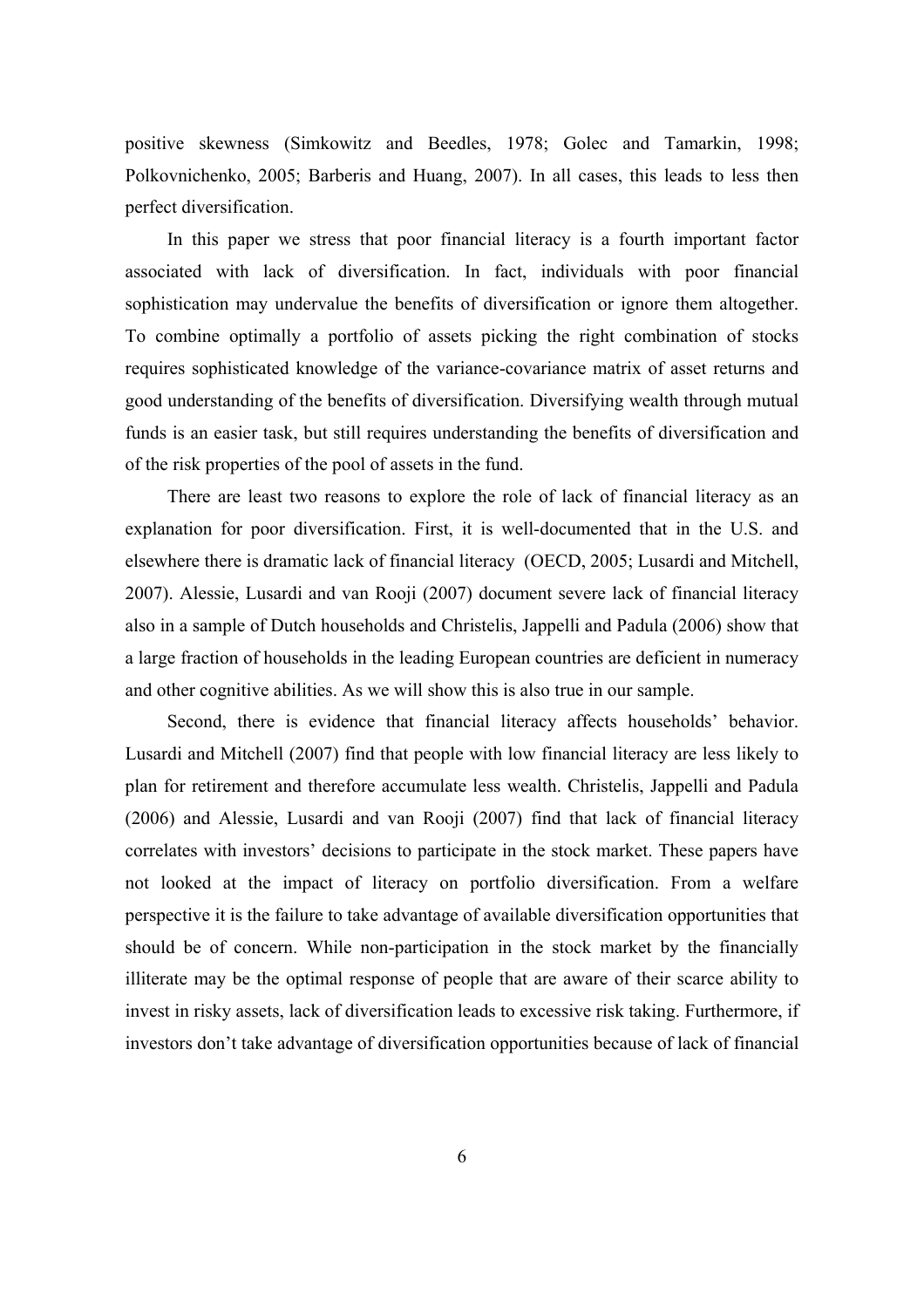<span id="page-11-0"></span>literacy, there is scope for policies to inform potential investors and promote financial education programs.

#### **3. The data**

The data used in this paper draw on a sample of Italian clients of the Unicredit Group. The Unicredit Clients' Survey (UCS) was conducted between June and September 2007 and elicits detailed financial and demographic information on a sample of 1686 individuals with a checking account in one of the banks of the Unicredit Group. The sample is stratified according to three criteria: geographical area, city size, and financial wealth. The survey over-samples rich investors, because respondents are selected from the pool of clients with at least 10,000 euro of financial wealth at Unicredit in December 2006. As we shall see, finding lack of sophistication and diversification in a sample of relatively rich investors is interesting, because it is likely that these two characteristics will be even more prevalent in the population at large.

An important feature of the survey is that the sample selection is based on individual clients of Unicredit. The UCS, however, contains detailed information on the spouse, if present. Financial variables are elicited for the survey respondents as well as for the entire household. In the paper, demographic variables refer to the household head (even when different from the respondent), and economic variables (real and financial assets) refer to the household, not to the individual investor.

The survey contains detailed information on ownership of real and financial assets, and amounts invested. For real assets, the UCS reports separate data on primary residence, investment real estate, land, business wealth, and debt (distinguished between mortgage and other debt). Real asset amounts are elicited without use of bracketing.

For financial wealth, respondents report ownership of financial assets grouped in the following 17 categories: (1) transaction accounts; (2) certificates of deposit; (3) repurchase agreements; (4) short-term and flexible rates Treasury Bills; (5) long-terms, fixed rates Treasury Bills; (6) corporate bonds; (7) Italian listed stocks; (8) foreign listed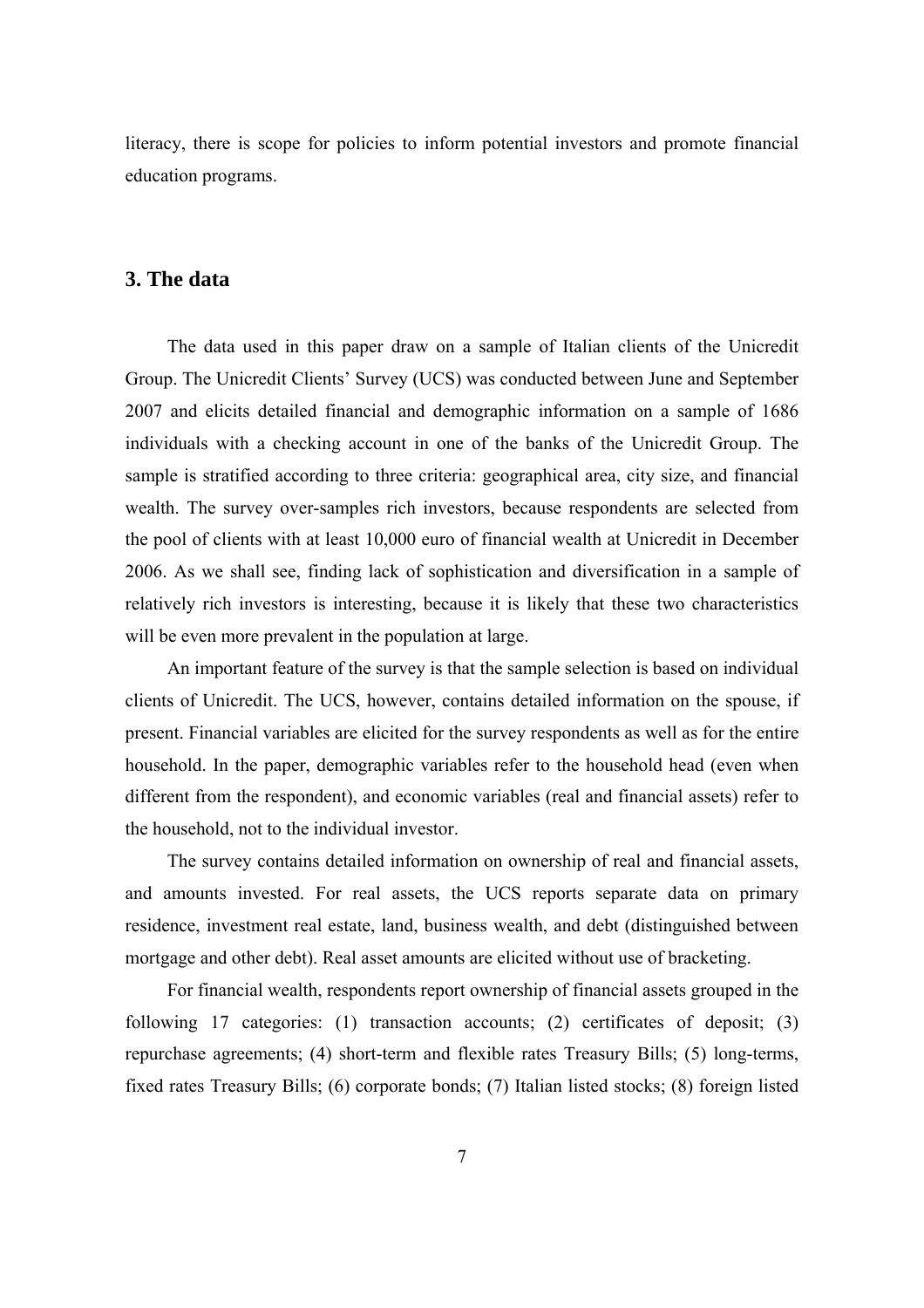<span id="page-12-0"></span>stocks; (9) Italian and foreign unlisted stocks; (10) derivatives; (11) mutual funds; (12) hedge funds; (13) Exchange Traded Funds; (14) managed investment accounts; (15) unit and indexed linked insurance products; (16) life insurance; (17) pension funds.

With the exception of pension funds and life insurance, respondents are then asked to report the share of assets in total assets in one of the following 6 categories: (1) transaction accounts; (2) Treasury Bills; (3) Listed and unlisted stocks, derivatives; (4) Mutual funds and ETF (5) managed investment accounts; (6) unit and index linked insurance. Although the specific composition of mutual funds and managed investment accounts is not given, we know if they are predominantly invested in stocks or bonds. Finally, investors also report the number of stocks they own, although no information on the specific stock is reported.

#### **4. Measuring diversification**

 $\overline{a}$ 

The UCS survey has information on the share of financial wealth invested in equities through mutual funds, derivatives and ETF (denoted by  $\alpha$ ), financial wealth invested directly in stocks (listed or not), denoted by  $(1-\alpha)$ , and number of stocks of each investor (denoted by  $N$ ).<sup>[3](#page-12-1)</sup> However, the survey does not record the particular stock people own, or the specific mutual fund. If one assumes that the direct portion  $(1-\alpha)$  is split equally across *N* stocks, one can write the return of the portfolio as the linear combination of the return of the indirect and direct equity investment:

$$
R_p = \alpha R_m + (1 - \alpha) \frac{1}{N} \sum_{i=1}^{N} R_i
$$

where  $R_m$  is the return of indirect investment in stocks,  $R_i$  the return of each stock in the direct equity portfolio and  $\frac{(1-\alpha)}{N}$  the corresponding portfolio weight. If the indirect

<span id="page-12-1"></span><sup>&</sup>lt;sup>3</sup> The number of stocks is imputed for 173 investors using age, education, gender, regional dummies and financial wealth dummies.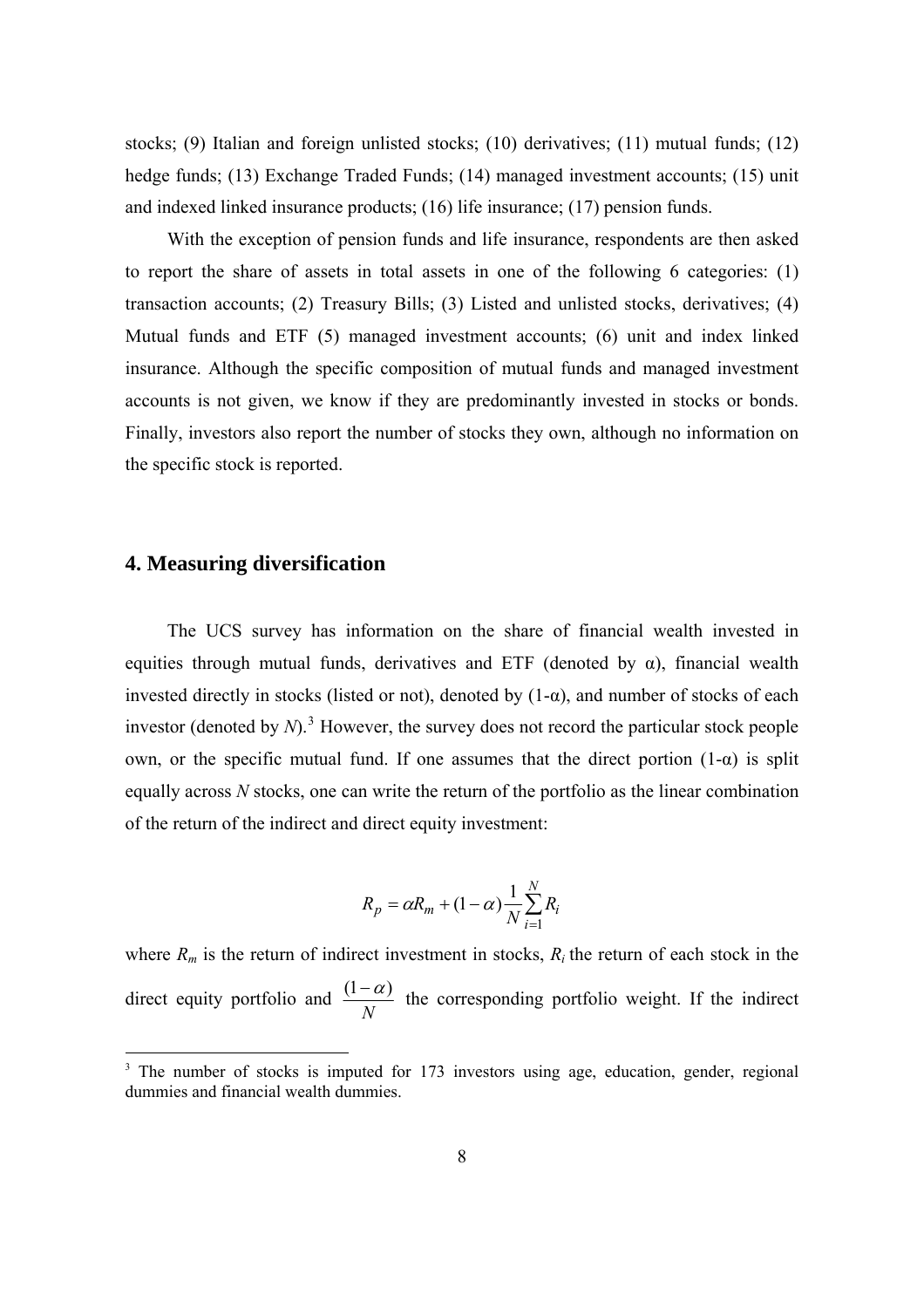portfolio contains enough securities (for example it is invested in a market index) its idiosyncratic risk has a marginal impact on the total idiosyncratic risk, so the latter is driven mostly by the direct portion invested in the *N* stocks. Thus an index of diversification is simply the portfolio weight invested directly in the stock market:

$$
D_1 = 1 - \frac{(1 - \alpha)}{N} \text{ if } N \ge 1
$$

$$
= 1 \text{ if } N = 0
$$

Notice that the index ranges from 1 (complete diversification) when  $\alpha=1$  (and therefore  $N=0$ ) or  $N$  is large, to 0 when  $\alpha=0$  and  $N=1$ .<sup>[4](#page-13-0)</sup> A second index of diversification allows for correlation among the stocks in the portfolio:

$$
D_2 = 1 - (1 - \alpha) \left[ \frac{1}{N} + \frac{(N - 1)}{N} \text{corr} \right] \text{ if } N > 1
$$
  
= 1 if  $N = 0$ 

In the estimation we assume that *corr*, the average correlation between any two stocks, ranges between 0 and 0.2, with a preferred value of  $0.05$  $0.05$ <sup>5</sup>. Empirically, however, the index  $D_2$  is very close to the index that does not take into accounts stock correlations. We also use two other simple indicators of diversification, that is, the number of stocks in the portfolio, which is defined for all investors with stocks, and the total number of assets categories in the investor's portfolio (in this case, we define stocks as one category).

Figure 1 plots the index  $D_1$ , which is clearly polarized among those with only few stocks and low  $\alpha$ , and those who invest directly only a small share of wealth in stocks

 $\overline{a}$ 

<sup>&</sup>lt;sup>4</sup> The index is closely related to the measure portfolio diversification proposed by Blume and Friend (1975). Since the weight of each security in the market portfolio is very small, the index is approximated by the sum of squared portfolio weights,  $\sum (w_i - w_m)^2 \approx \sum w_i^2$ , where *N* is the  $=$ 1  $i=$  $-w_m)^2 \approx$ *N i i N i*  $w_i - w_m$ <sup>2</sup>  $\approx \sum w_i$ 1 2 1  $(w_i - w_m)^2$ 

<span id="page-13-0"></span>number of securities,  $w_i$  the portfolio weight assigned to stock *i* in the investor's portfolio and  $w_m$ the weight assigned to a stock in the market portfolio.

<span id="page-13-1"></span> $5$  The 0.05 average correlation is taken from Pelizzon and Parigi (2007).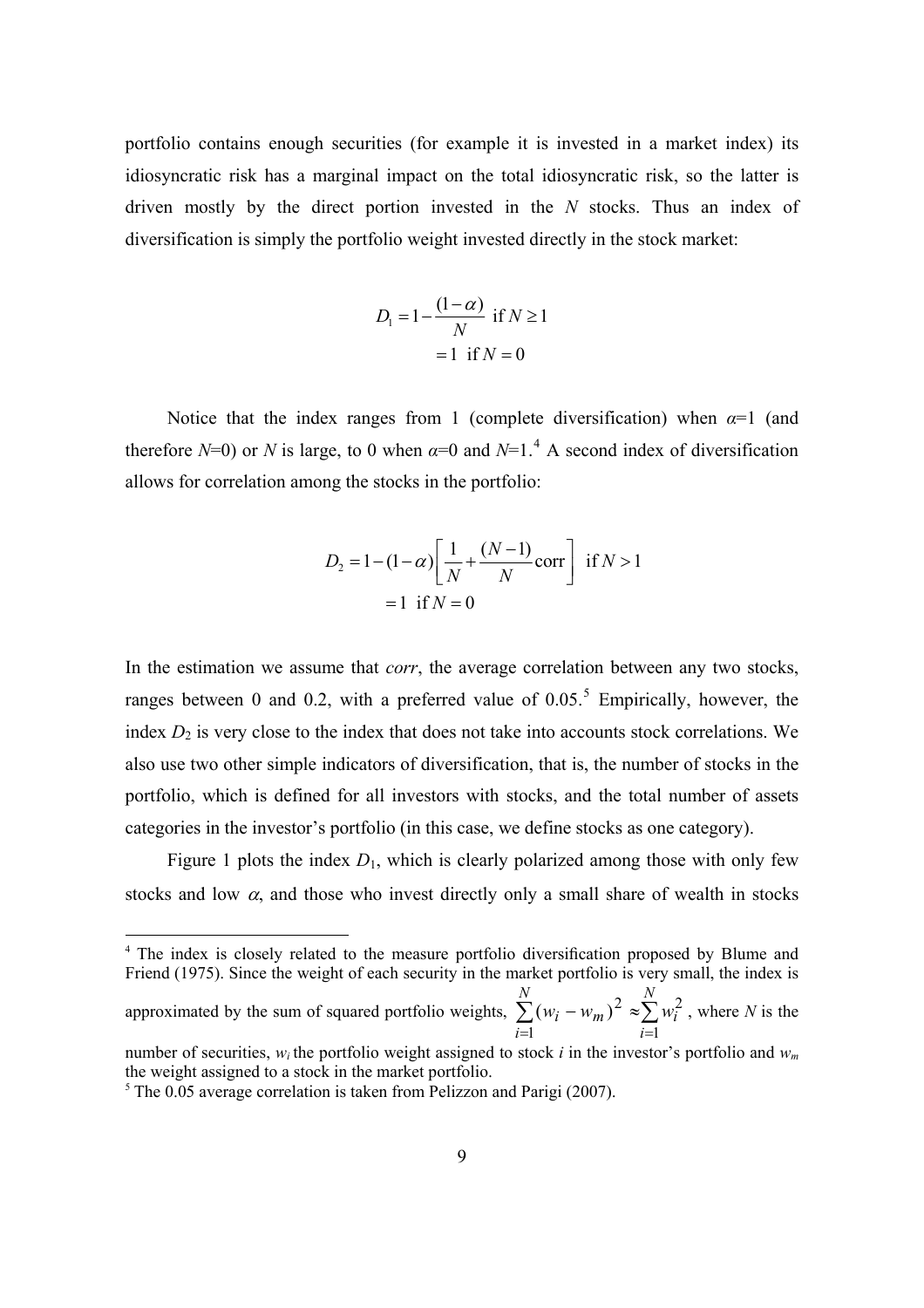<span id="page-14-0"></span>(high  $\alpha$ ). Note also that about 60 percent of respondents invest more than 50 percent of total stockholding in equity funds, but only 15 percent own foreign equities, and only 3 percent invest in ETF. Overall, these indicators show that many portfolios are not well diversified. In the next step of our analysis we relate the index of diversification to an index of financial sophistication, controlling for a wide range of demographic and economic characteristics of investors.

Figure 2 plots the number of stocks for those who invest in stocks (59 percent of all stockholders) and the total number of assets. The median number of stocks is 4, and about 30 percent of investors report owning 1 or 2 stocks. The median number of assets is 3, and the variable ranges from 1 to 15, with 55 percent of investors reporting to invest only in three assets (bank deposits, Treasury Bills and stocks are the most common).

#### **5. Financial literacy**

 $\overline{a}$ 

In this section we describe how we construct an index of financial literacy based on a set of specifically designed questions posed to UCS respondents. In particular, we stress that we measure financial literacy using "objective" questions, based on the quality of the answers to simple financial literacy questions. To compute the index, we define preliminarily two dummy variables equal to one if respondents answer correctly two questions about the understanding of interest rates and inflation.<sup>[6](#page-14-1)</sup> The interest rate question is answered correctly by 34.2 percent of the sample, the inflation question by 51.9 percent, while only 1[7](#page-14-2) percent answers correctly both questions.<sup>7</sup>

We also define a variable that measures investors' ability to rank asset riskiness correctly. In particular, we consider if the respondents' ranking of asset categories

<sup>6</sup> The interest rate question is: Suppose that in the next 6 months interest rate will increase. Do you think it is a good idea to buy today fixed interest rate bonds? The inflation question is: Suppose that a saving account earns an interest rate of 2 percent per year (net of costs). If the annual inflation rate is 2 percent, after two years (with no withdrawals), do you think that you could buy more than you could buy today / less / the same / don't know?

<span id="page-14-2"></span><span id="page-14-1"></span><sup>&</sup>lt;sup>7</sup> These two questions are similar to the module of financial literacy proposed by Lusardi and Mitchell (2006) in the 2004 US Health and Retirement Study. Their study shows that financial illiteracy is widespread and particularly acute among women, the elderly, and those with low education.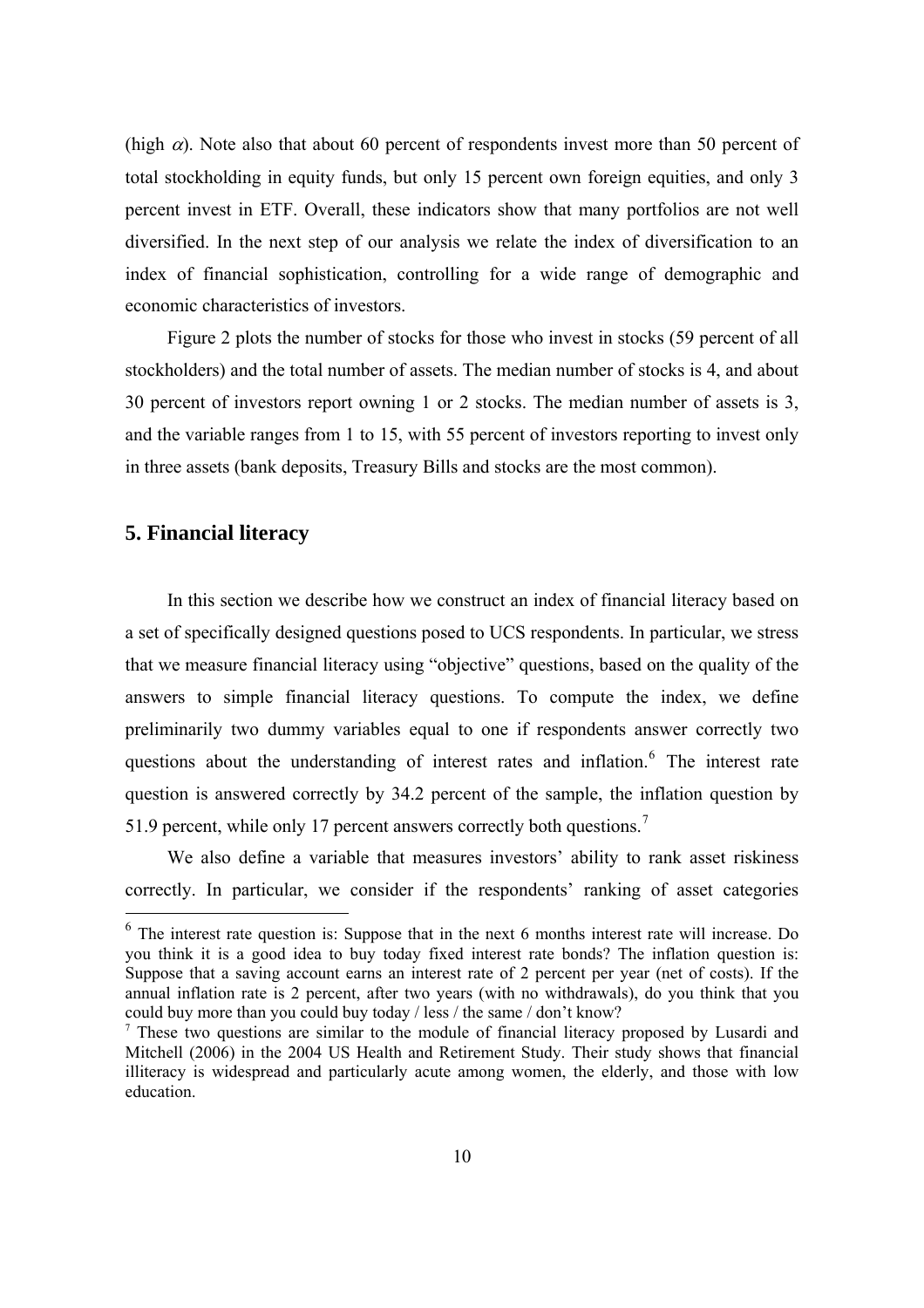satisfies each of the following inequalities: (a) bonds are at least as risky as transaction accounts; (b) stocks are at least as risky as bonds; (c) equity mutual funds are at least as risky as bond mutual funds; (d) housing is riskier than transaction accounts. The variable is plotted in Figure 3, showing that less then 10 percent of the sample ranks all assets considered "correctly", while over 70 percent of the sample ranks correctly at most two assets.<sup>[8](#page-15-0)</sup>

Finally, we define two dummy variables based on the responses to specific questions on financial diversification. The first question asks the meaning of financial diversification, and the responses are plotted in Figure 4. It appears that only 39.9 percent of respondents state that financial diversification means "to invest in assets to limit risk exposure". The second question asks respondents to compare and rank how diversified are specific portfolios. As shown in Figure 5, only 13 percent of the sample states that the mot diversified portfolio is one with 70 percent invested in T-bills and 30 percent in a European equity fund (the others responses are: 70 percent in T-bills, 15 percent in a European equity fund, and 15 percent in 2-3 stocks; 70 percent in T-bills and 30 percent in 2-3 stocks; 70 percent in T-bills and 30 percent in a stock I know well).

Table 1 reports the correlation matrix among the indicators of financial literacy. With few exceptions, the correlations are positive, but they are also small in absolute value, indicating that the questions capture different dimensions of financial literacy. Summing the dummy variables, we obtain an overall indicator of financial literacy ranging from 0 to 8. Figure 6 plots the index, and documents considerable heterogeneity among investors as well as lack of financial literacy: less than 10 percent of investors scores more than 5, while almost 30 percent scores less than 3. This is strong evidence that people have limited financial literacy, confirming previous studies (Alessie, Lusardi and van Rooji, 2007) even in a sample of relatively rich investors.

It is interesting to relate financial literacy to demographic variables, income and wealth. In Table 2 we report the means and standard deviations of the main variables used

 $\overline{a}$ 

<span id="page-15-0"></span><sup>&</sup>lt;sup>8</sup> One may argue that these rankings reflect the variances of the assets categories, rather than their covariance with market returns (betas). This interpretation is not warranted, because the question asks about the riskiness of broad asset categories.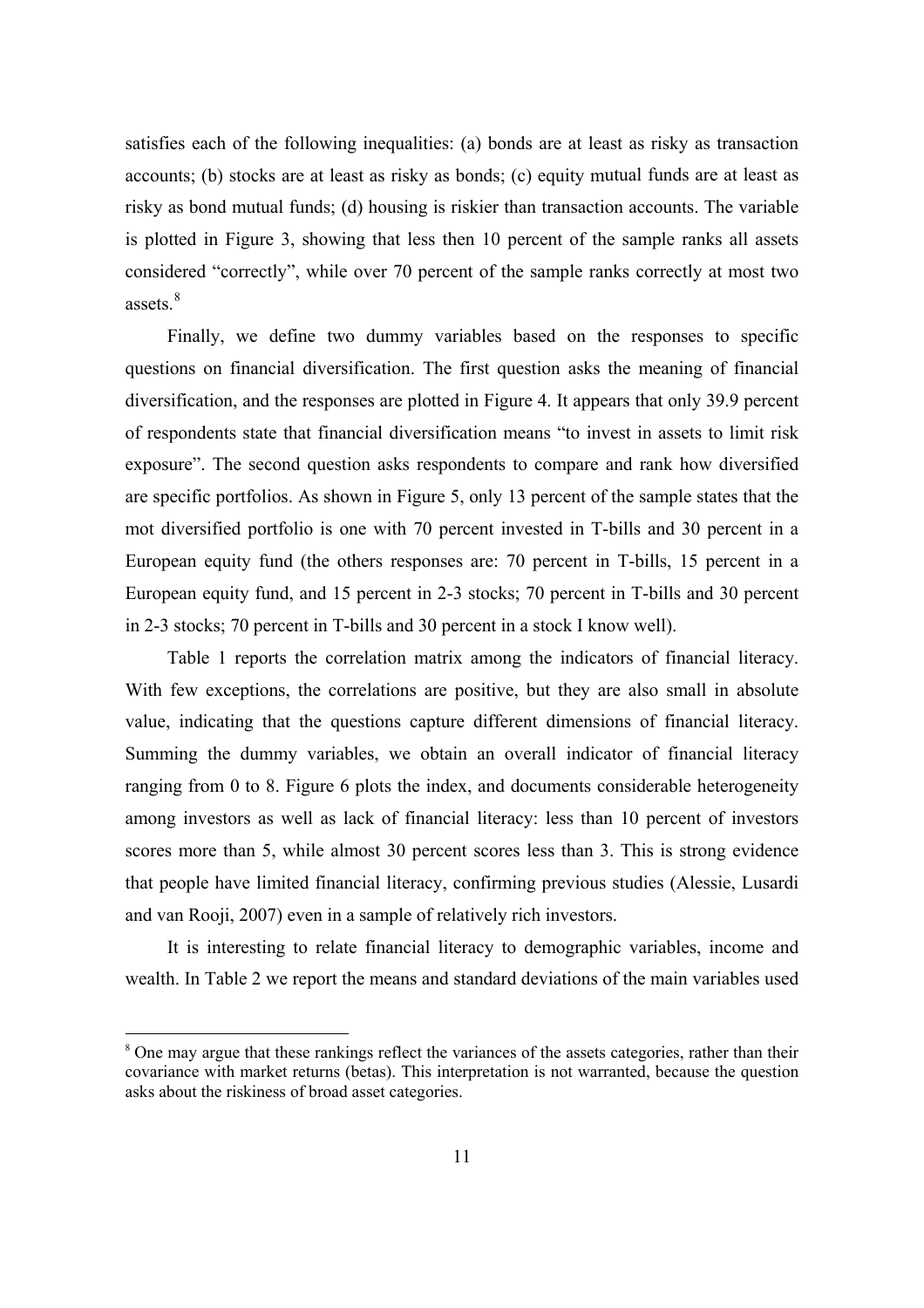in the estimation. Table 3 reports regression results of some of the components of the index of financial literacy (correct on the inflation question, correct on the interest rate question, correct asset ranking, correct answers to the diversification questions) on age, gender, education, area of residence, a dummy for risk aversion, occupation (retired and self-employed), log disposable income and financial wealth dummies.<sup>[9](#page-16-0)</sup>

Several interesting patterns emerge from the estimates. Education, being male, high income and high financial wealth (in particular, wealth above 500 thousand euro) are associated with greater financial literacy. The association between investors' resources and financial literacy may be due to the fact that wealth raises the incentives to acquire more financial expertise. But we cannot rule out reverse causality because financial literacy might lead to better investment and higher wealth.

We also find that risk averse investors are less financially sophisticated, as measured by the two dummies for the meaning of financial diversification. This is an important finding, because it implies that investors who would value more the benefits of diversification are also less endowed with the knowledge tools to take advantage from it.

The last column reports a regression for the index of financial literacy, and confirms the patterns found in the individual indicators: males, and people with high education, income and wealth are more financially knowledgeable. Table 3 also shows that the main correlation patterns among the various indicators and the explanatory variables are remarkably consistent, and are preserved when aggregating the various responses. Thus, in the remaining of the paper we will rely mainly on the aggregate indicator to measure financial literacy.

<span id="page-16-0"></span> $9<sup>9</sup>$  The risk aversion dummy is based on the question: In managing your financial investment, you think you are a person that is interested in investments that offer the possibility of: (1) high return, with high risk of loosing the capital; (2) good return, and reasonable safety; (3) moderate return, but at the same time good degree of safety; (4) low return, without any risk of loosing the capital. The risk aversion dummy is equal to one for investors who answer (3) or (4).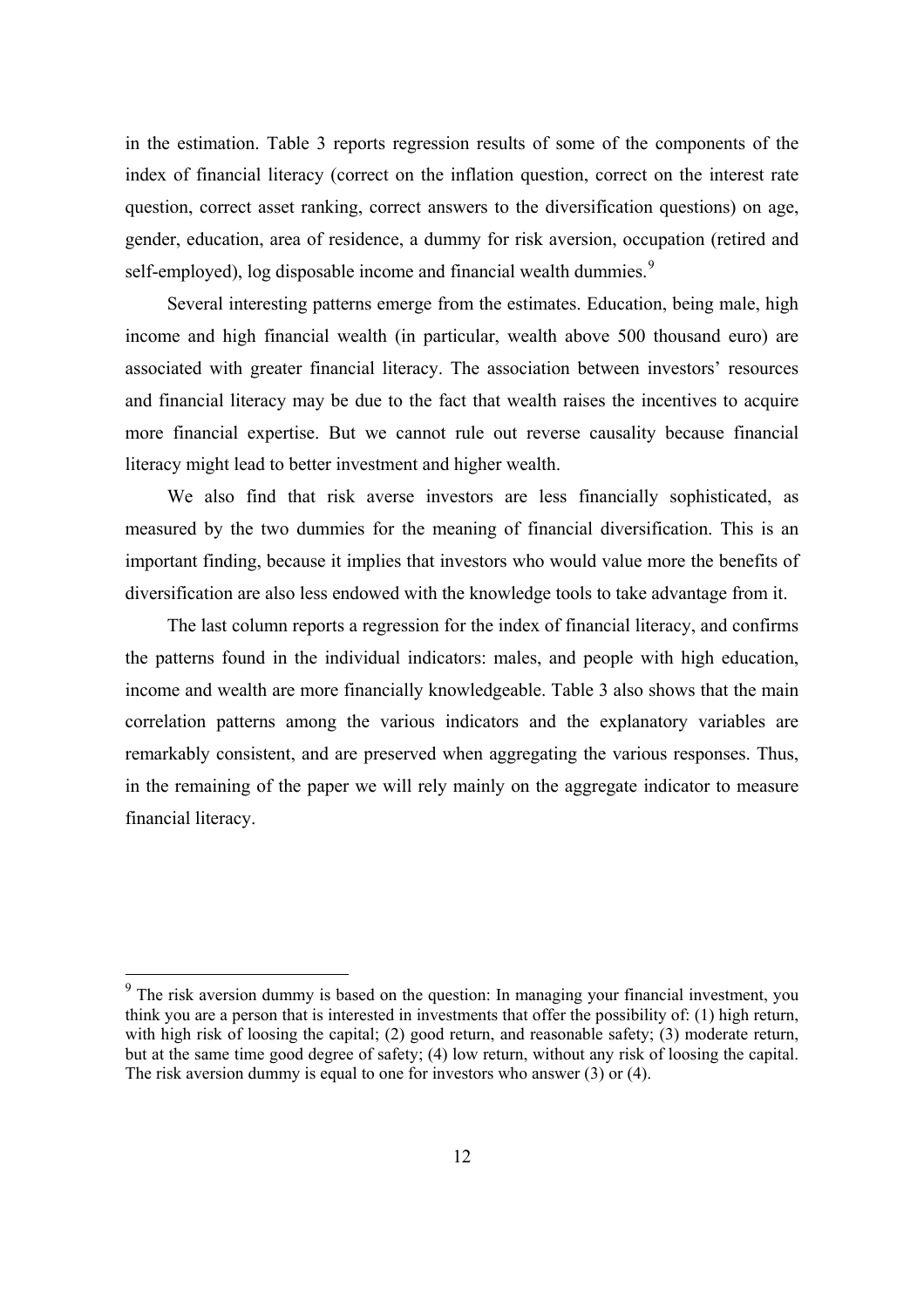### <span id="page-17-0"></span>**6. Portfolio diversification and financial literacy**

In this section we relate our indicators of portfolio diversification to financial literacy, controlling also for demographic variables, risk aversion, income, wealth, and other potential determinants of diversification.

We start out with a descriptive analysis. In Figure 7 we plot the index of portfolio diversification  $D_1$  against age (upper left panel), education (upper right), occupation (bottom left), income and wealth deciles (bottom right). We find a negative correlation between age and diversification (younger households are also more diversified), contrary to the positive relation found by Kumar and Goetzman (2002). However, given the crosssectional nature of our data, we cannot distinguish a life-cycle effect from a cohort effect, i.e. that younger generations are more diversified than older ones. The figure also highlights a positive association of diversification with formal education (particularly for college graduate). Richer households also tend to be more diversified: going from the first income or first financial wealth deciles to the top deciles is associated with an increase in diversification between 5 and 10 percentage points. On the other hand, the diversification index does not vary significantly across occupation groups.

In Figure 8 we plot the relation between diversification and the index of financial literacy, our main variable of interest: going from the lowest to the highest values of literacy is associated with an increase in portfolio diversification of about 15 percentage points. This is a non trivial amount, considering that the diversification index varies between zero and one and has a sample mean of 0.86.

The regression analysis broadly confirms the descriptive evidence. In Table 4 we relate portfolio diversification to demographic variables and the indicator of financial sophistication. Estimation is performed by two-limit Tobit, as the index varies between zero (all wealth is invested in one stock) and one (all wealth is invested in a mutual fund). Overall, we find the diversification index difficult to predict. The sign of the coefficients conform to the descriptive analysis (except for education), but the coefficients are not precisely estimated. Actually, the coefficient of financial literacy is the only one that is statistically different from zero. The impact of the variable is similar to the one shown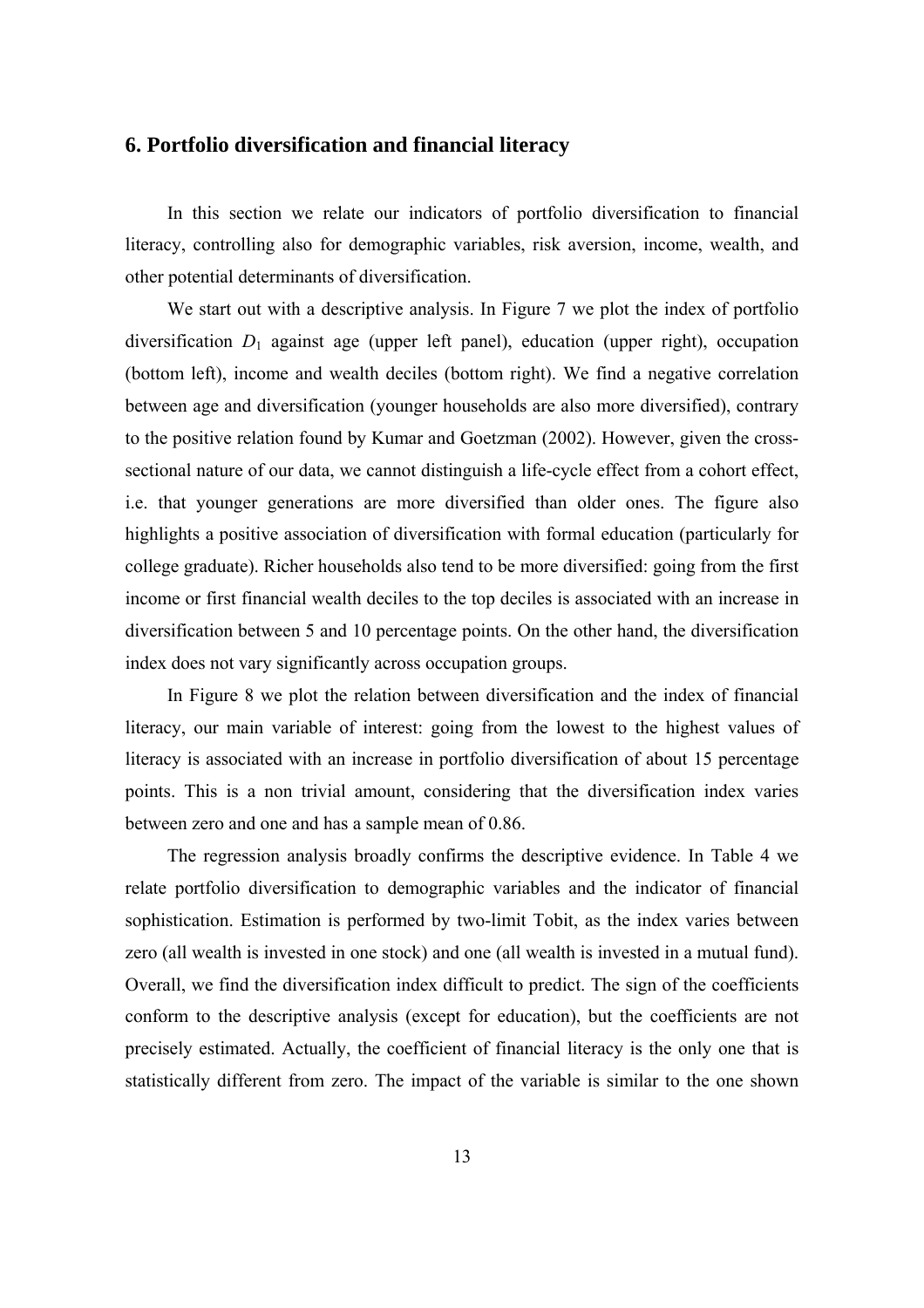<span id="page-18-0"></span>graphically in Figure 8: raising the index from 1 to 8, is associated with an increase in diversification of 15.2 percentage points.

We also refine our estimates replacing the diversification index  $D_1$  with the index *D*2, positing that the average correlation coefficient between any two stocks in investors' portfolio is 0.05. The regression coefficient of financial literacy is hardly affected, even when we raise the assumed correlation coefficient in the  $D_2$  to 0.10 or 0.20.

In Table 5 we repeat the estimation using as indicator of portfolio diversification the number of stocks. Estimation is performed by ordered probit, and the sample is restricted to investors with at least one stock. The results suggest again that financial sophistication is associated with greater diversification. Furthermore, in these set of estimates we find that age, education, income and financial wealth are associated with greater number of stocks and therefore with diversification. The dummy for risk aversion is negative, suggesting that more risk averse investors hold fewer stocks, other thinks equal.

Finally, in Table 6 we report estimates for the total number of assets as a third indicator of diversification. Estimation is again performed by ordered probit, and the sample includes now all investors. The results are quite similar as for the number of stocks. Financial sophistication is associated with higher number of assets in the portfolio. Also in these estimates we find that age, education, income and financial wealth are associated with greater number of assets, while risk averse investors hold fewer assets.

### **7. Perceived financial sophistication**

Having established that portfolio diversification is associated with indicators of financial literacy, in this section we ask to what extent people have a correct perception of their financial ability and are conscious of their lack of financial knowledge. To compare what investors claim to know and what they actually know, we focus on two indexes of self-assessed (or "subjective") financial sophistication. The first index is based on the responses to a series of questions about self-assessed knowledge of 10 categories of financial instruments: Treasury bills, repurchase agreements, corporate bonds, mutual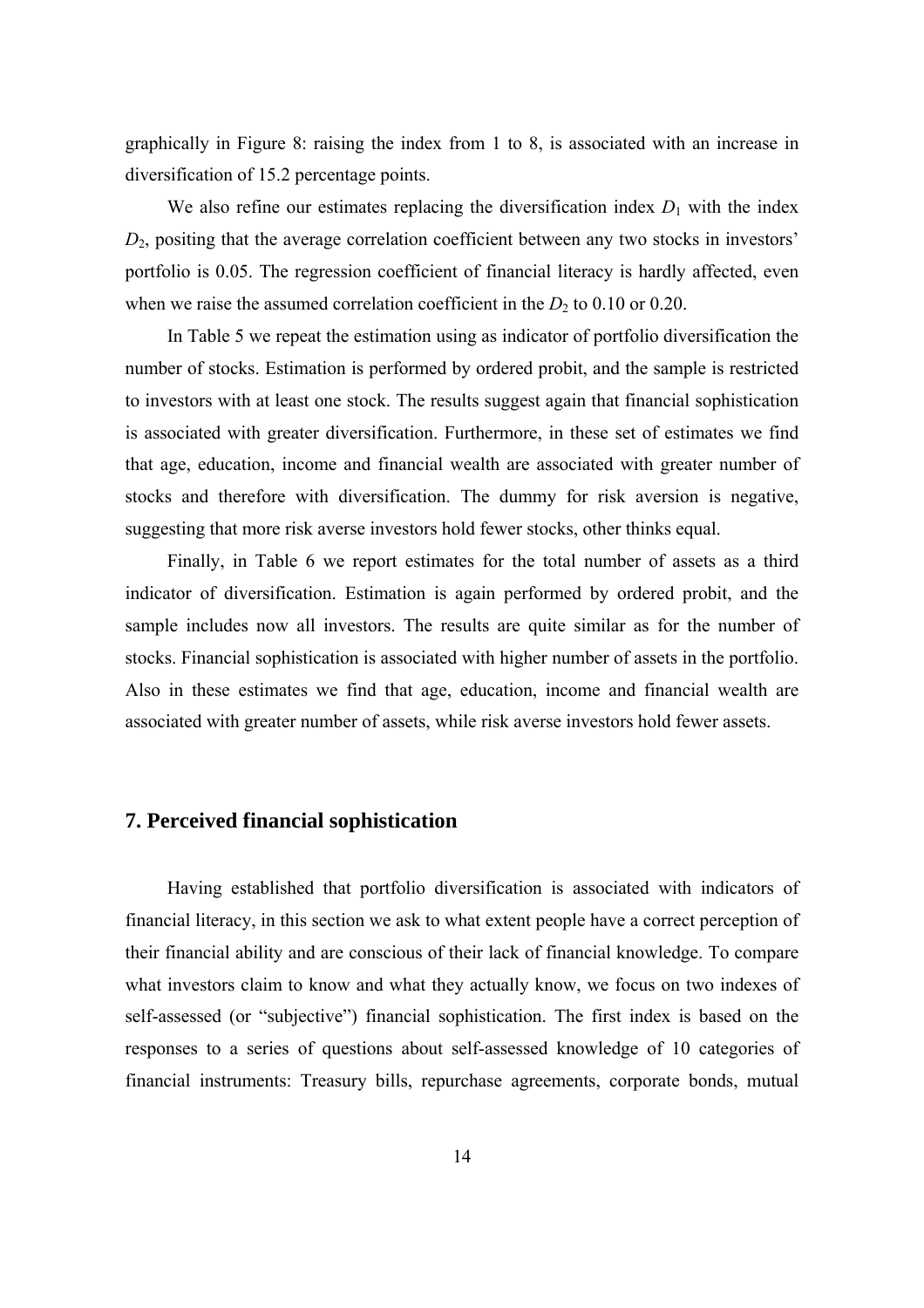funds, unit linked life insurance, ETF, managed investment accounts, derivatives, and stocks. The questions are: "How well you think you know the characteristics of this financial instrument?", and are coded as 1 (not at all), 2 (little), 3 (medium), 4 (fairly well), and 5 (quite well).

Some of the responses are tabulated in Figure 9. While most respondents claim to know well or fairly well Treasury Bills, mutual funds, corporate bonds and stocks, perceived knowledge of ETF and derivatives is much lower. Figure 10 aggregates the answers summing the points assigned to the various questions; to rescale the index in the 0-1 interval, the sum is then divided by 50, the maximum number of points. On average, the index is 58 percent, but there is considerable dispersion between respondents who claim to know very little (17 percent scores 40 percent or less), and respondents who are highly confidence about financial matters (10 percent scores 80 percent or higher).

The survey also contains a self-reported indicator of financial ability ranging from 1 to 5 (ability to deal with financial matters is reported to be much above average, above average, about average, slightly below average, much below average).<sup>[10](#page-19-0)</sup> Figure 11 plots the coding of this variable, showing that about 60 percent of investors report being "about average"; the remaining part of the sample splits equally between below and above average ability.

Comparison of self-assessed financial ability with test-based financial literacy is quite relevant in light of the recent implementation of an EU Directive aimed at increasing financial markets transparency and competition (MIFID - Markets in Financial Instruments Directive). The Directive, which in Italy has been implemented on July 1, 2008, requires financial institutions to elicit and rate investors' financial abilities through simple questionnaires. In these questionnaires, investors are not asked test-based financial questions directly; rather, they are asked to report knowledge of specific assets (such as stocks or mutual funds) or, in general, whether they consider themselves financially sophisticated. Since the wording of the questions we ask is quite similar to that posed to

 $\overline{a}$ 

<span id="page-19-0"></span><sup>&</sup>lt;sup>10</sup> The question is: Think about your ability at managing your portfolio. Compared to the average investor, do you think you have: Much superior ability / Slightly superior ability / About average / Slightly below average / Much below average.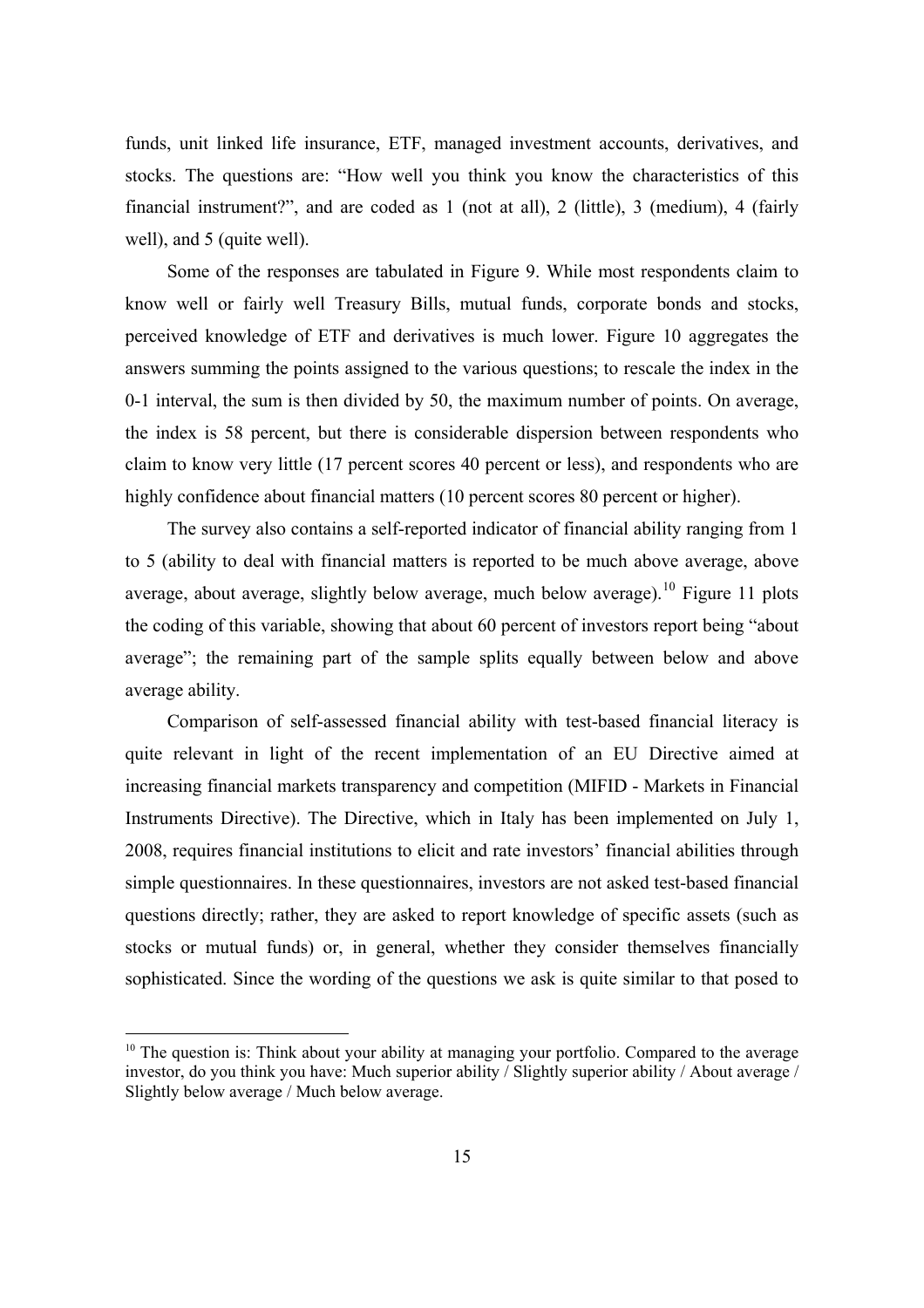investors by banks and financial advisors as part of MIFID, our comparison between testbased and self-assessed measures can prove useful to get a better understanding of the appropriate way for intermediaries and regulators to measure investors' financial ability.

Figure 12 plots the two indicators of perceived sophistication against the indicator of financial literacy described in Section 5. Only in the case of the index of perceived sophistication the correlation is positive, while for the index of perceived financial ability the relation is completely flat. Furthermore, averages hide substantial heterogeneity as the  $R<sup>2</sup>$  of the regressions plotted in Figure 12 don't exceed 5 percent in the case of the index of perceived sophistication, and 1 percent for the self-reported ability index.<sup>[11](#page-20-0)</sup>

The weak correlation between perceived sophistication and financial literacy is confirmed by the regressions in Table 6, where we single out the drivers of perceived sophistication. Other things equal, being male, education, income and financial wealth are associated with higher confidence on financial matters. Financial literacy predicts perceived sophistication only in the first of the two regressions of Table 6, and even in this case the gradient between perceived sophistication and literacy is rather flat: raising the literacy index from 1 to 8 is associated with an increase in perceived sophistication of only 13.2 percentage points.<sup>[12](#page-20-1)</sup>

The evidence thus suggests that eliciting financial literacy by simply asking people if they know finance is bound to lead to serious mistakes: many self-confident investors will report that they know finance, while in fact their financial literacy is likely to be quite poor; pessimistic investors, on the other hand, might report knowing very little while in fact they have above average financial literacy. To put it simply, using self-assessment to rank investors on the basis of their financial knowledge for regulatory purposes is confounded by investors' over- or underconfidence. The two types of errors are

 $\overline{a}$ 

<sup>&</sup>lt;sup>11</sup> Alessie, Lusardi and Rooij (2007), using a sample of Dutch households, find a positive correlation between objective indicators of financial literacy and self-reported financial sophistication.

<span id="page-20-1"></span><span id="page-20-0"></span> $12$  Interestingly, if we add the indicators of perceived sophistication to the regressors of Tables 4 and 5 for portfolio diversification we find that the coefficients are small in absolute value and not statistically different from zero. This implies that diversification is related to what people know, rather than to what people think to know about financial markets. In contrast, Alessie, Lusardi and Rooij (2007) find that stock market participation is associated with both objective financial literacy and self-reported financial sophistication.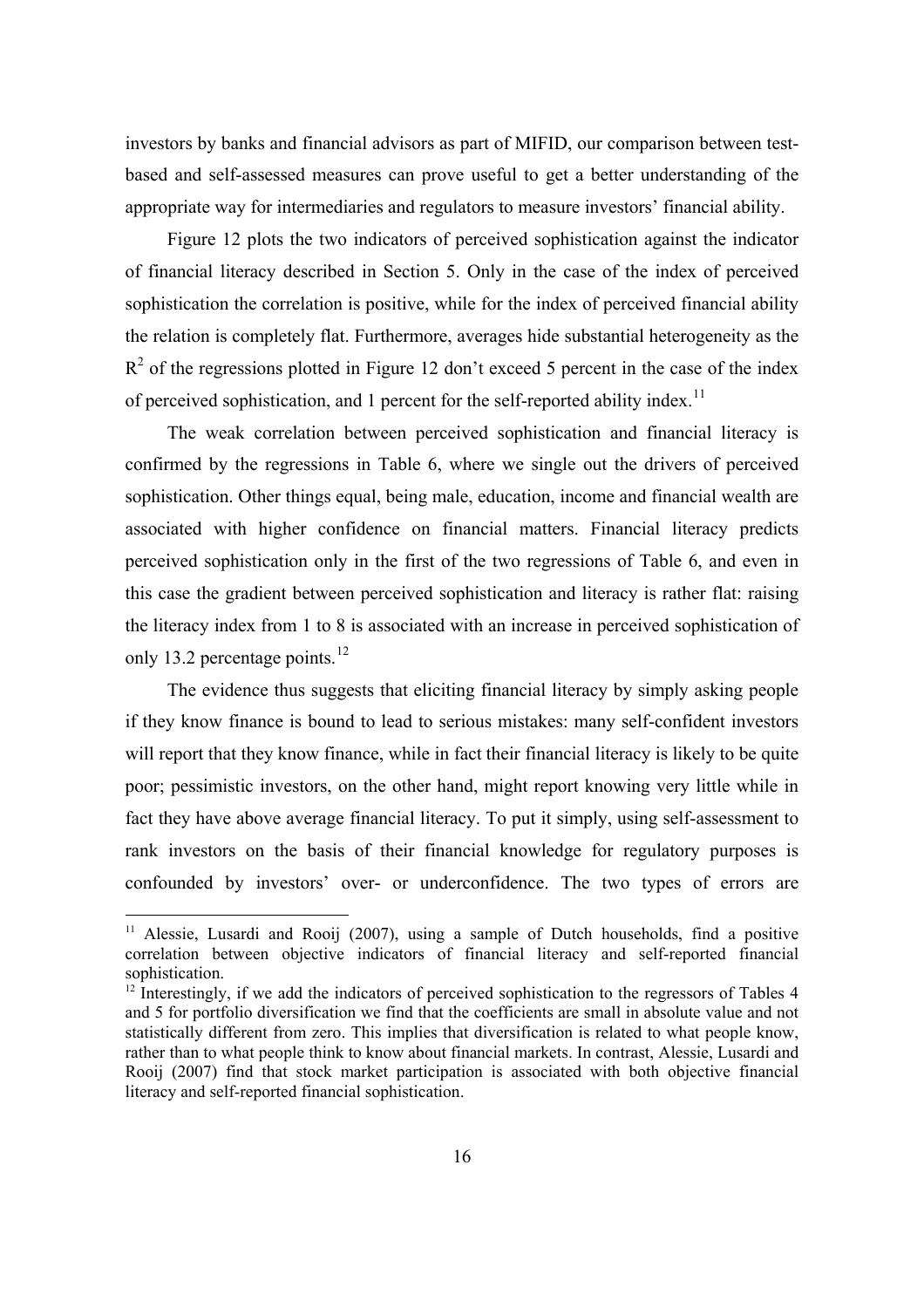<span id="page-21-0"></span>asymmetric, with overconfidence tending to be more prevalent than underconfidence. This is exemplified in Table 7, which tabulates perceived sophistication against financial literacy: about 50 percent of those with low financial literacy (the index is less than 3) report above average confidence on financial matters (the index of perceived sophistication is greater than 0.6). Similarly, 47 percent of those who score only 3 on financial literacy report above average financial sophistication. On the other hand, about 15 percent of investors who score above 6 on literacy report knowing little about finance.

Designing a standard test-based questionnaire and assigning appropriate scores to the correct answers will produce a better indicator of financial literacy then relying on self-reported sophistication. Given the prevalence of overcofindent investors among the financially illiterate, this will also help to prevent excessive risk taking behavior.

#### **8. Summary**

In this paper we focus on lack of financial literacy as one potential factor for lack of portfolio diversification. We use the 2007 Unicredit Customers' Survey, which has indicators of portfolio diversification, several questions on financial literacy and detailed socioeconomic data. We document the extent of portfolio diversification and construct indicators of financial literacy based on survey responses. We then study how portfolio diversification correlates with investors' characteristics, with particular reference to the role of financial literacy. We find that lack of financial literacy is the main variable explaining lack of portfolio diversification. We also find that risk averse investors, older households, low-income and low-education people tend to be less financially sophisticated.

We detect only a weak correlation between financial literacy and perceived knowledge of financial matters, and that a large number of investors claim to know much more about finance than it is actually the case. This finding is relevant to assess the impact of the recent regulation requiring financial intermediaries to elicit the degree of investors' financial sophistication. Since this is usually done through survey instruments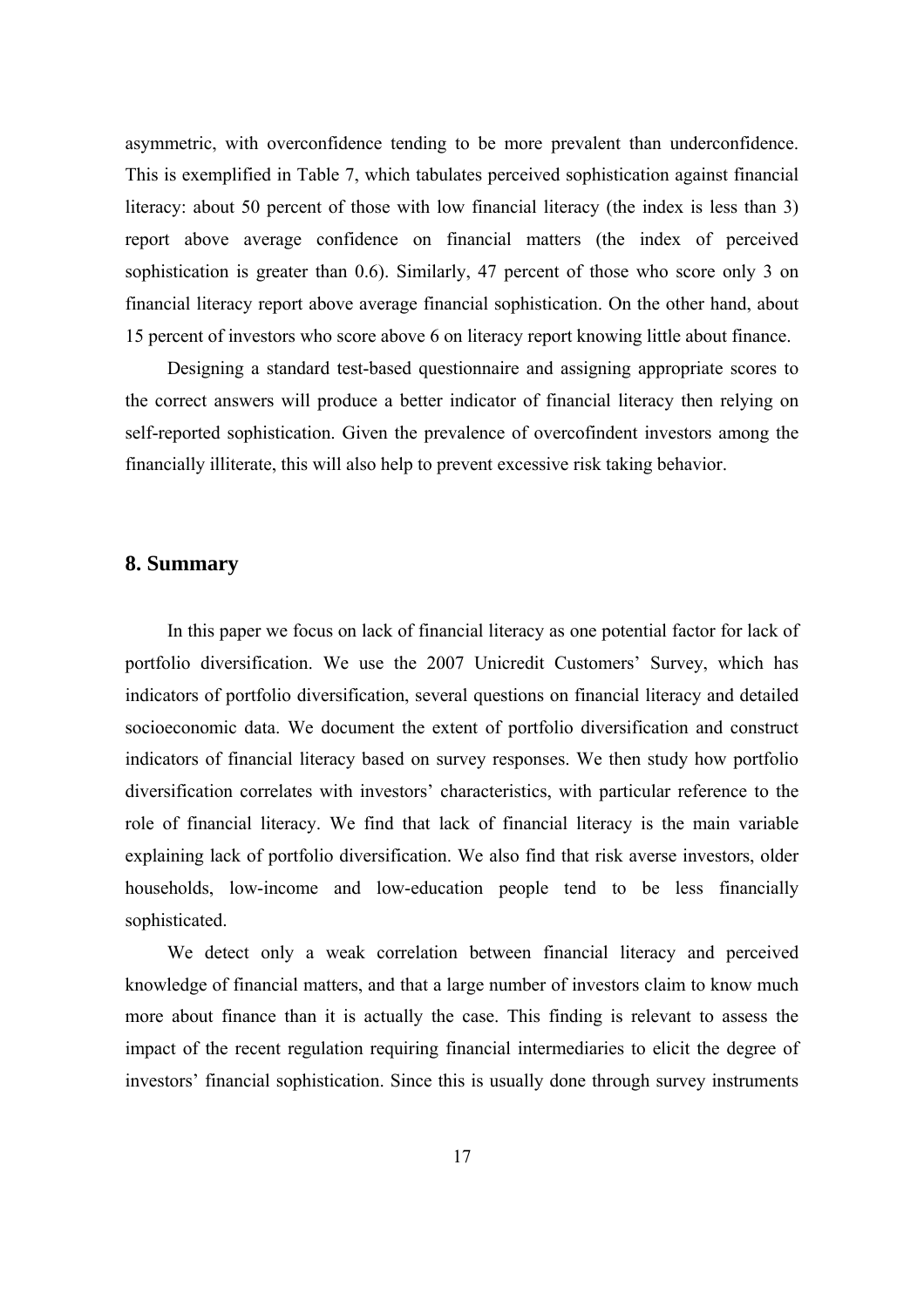that contain exactly the type of questions that we analyze in our survey, our conclusion is that the response to these questions is more related to the degree of investors' optimism, selfconfidence or overconfidence, than to actual financial literacy. Thus, our analysis calls for long-term education programs to improve investors' financial literacy and ultimately their ability to manage and diversify their portfolio.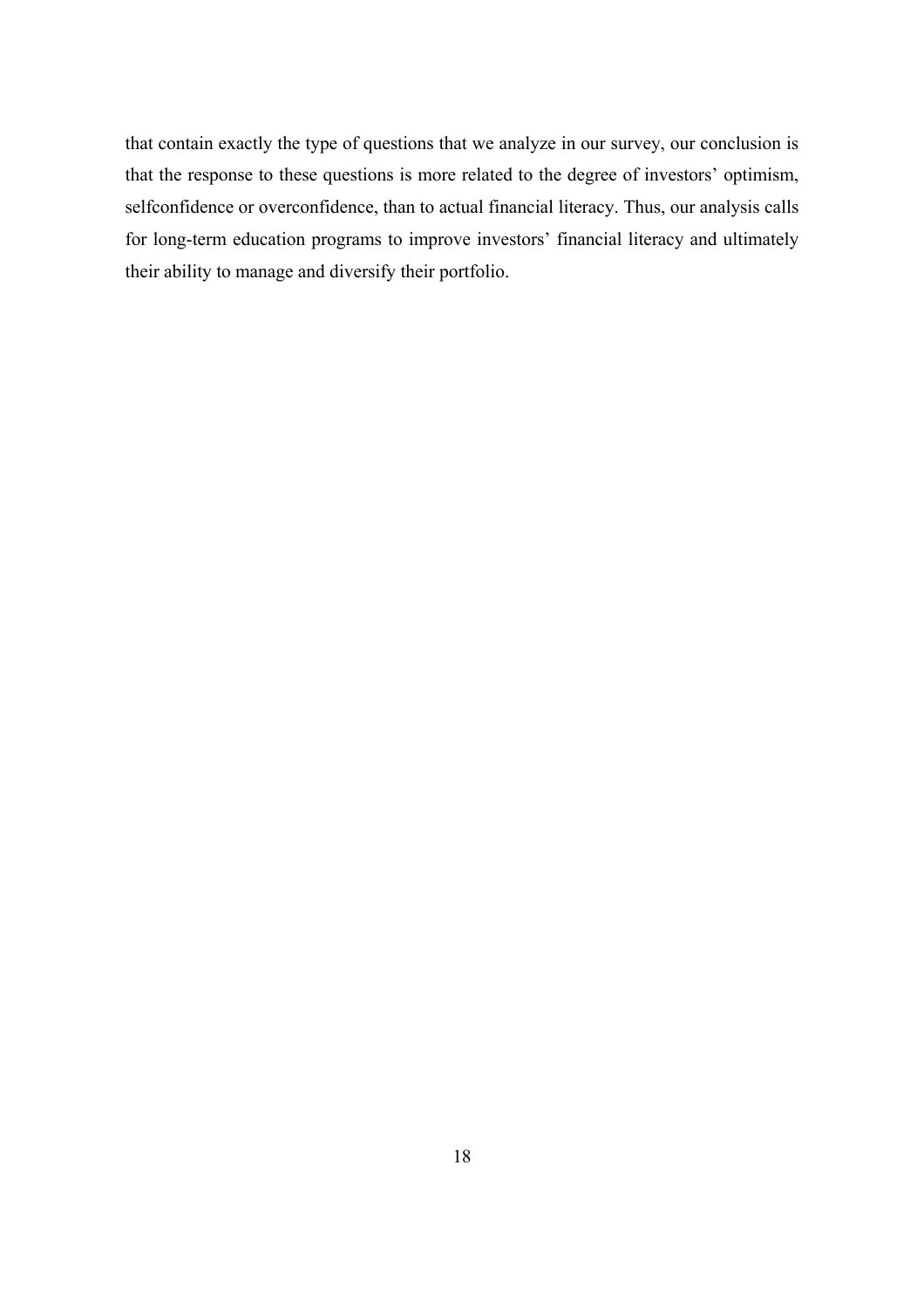#### **Appendix. Definition of variables constructed from survey responses**

<span id="page-23-0"></span>*Portfolio diversification*. See section 3.

*Financial literacy*. The index is constructed on the basis of eight indicators.

- The first indicator is based on the question: Suppose that in the next 6 months interest rate will increase. Do you think it is a good idea to buy today fixed interest rate bonds?
- The second indicator is based on the question: Suppose that a saving account earns an interest rate of 2 percent per year (net of costs). If the annual inflation rate is 2 percent, after two years (with no withdrawals), you think you could buy more than you could buy today / less / the same / don't know.
- The third is based on the meaning of financial diversification: Do you think that financial diversification is: Hold stocks and bonds / Don't hold too long the same asset / To invest in as many assets as possible / To Invest in assets to limit risk exposure / To Avoid highrisk assets.
- The fourth question asks to evaluate how diversified are specific portfolios: 70 percent invested in T-bills and 30 percent in a European equity fund / 70 percent in T-bills, 15 percent in a European equity fund, and 15 percent in 2-3 stocks / 70 percent in T-bills and 30 percent in 2-3 stocks / 70 percent in T-bills and 30 percent in a stock I know well.
- The other four indicators assess the ability to rank asset categories correctly. In particular, we add one point if the respondents' ranking of asset categories satisfies each of the following inequalities: (1) bonds are at least as risky as transaction accounts, (2) stocks are at least as risky as bonds, (3) equity mutual funds are at least as risky as bond mutual funds, (4) housing is riskier than transaction accounts.

*Perceived financial sophistication*. Investors report knowledge of 11 categories of financial instruments. The question: "How well you think you know the characteristics of this financial asset?", and are coded as 0 (don't know what they are), 1 (not at all), 2 (little), 3 (medium), 4 (fairly well), 5 (quite well). Perceived financial sophistication is the sum of knowledge scores across the different assets, divided by 50, the maximum possible score. The index therefore ranges from 0 to 1.

*Self-reported financial ability.* Based on the question: Think about you ability in managing your portfolio. Compared to the average investor, do you think that you have: Much superior ability / Slight superior ability / About average / Slightly below average / Much below average.

*Risk aversion*. Response to the question: "In managing your financial investment, you think you are a person that is interested in investments that offer the possibility of: (1) a high return, with a high risk of loosing the capital; (2) a good return, and reasonable safety; (3) a moderate return, but at the same time a good degree of safety; (4) a low return, without any risk of loosing the capital." The risk aversion dummy is defined as (3) or (4).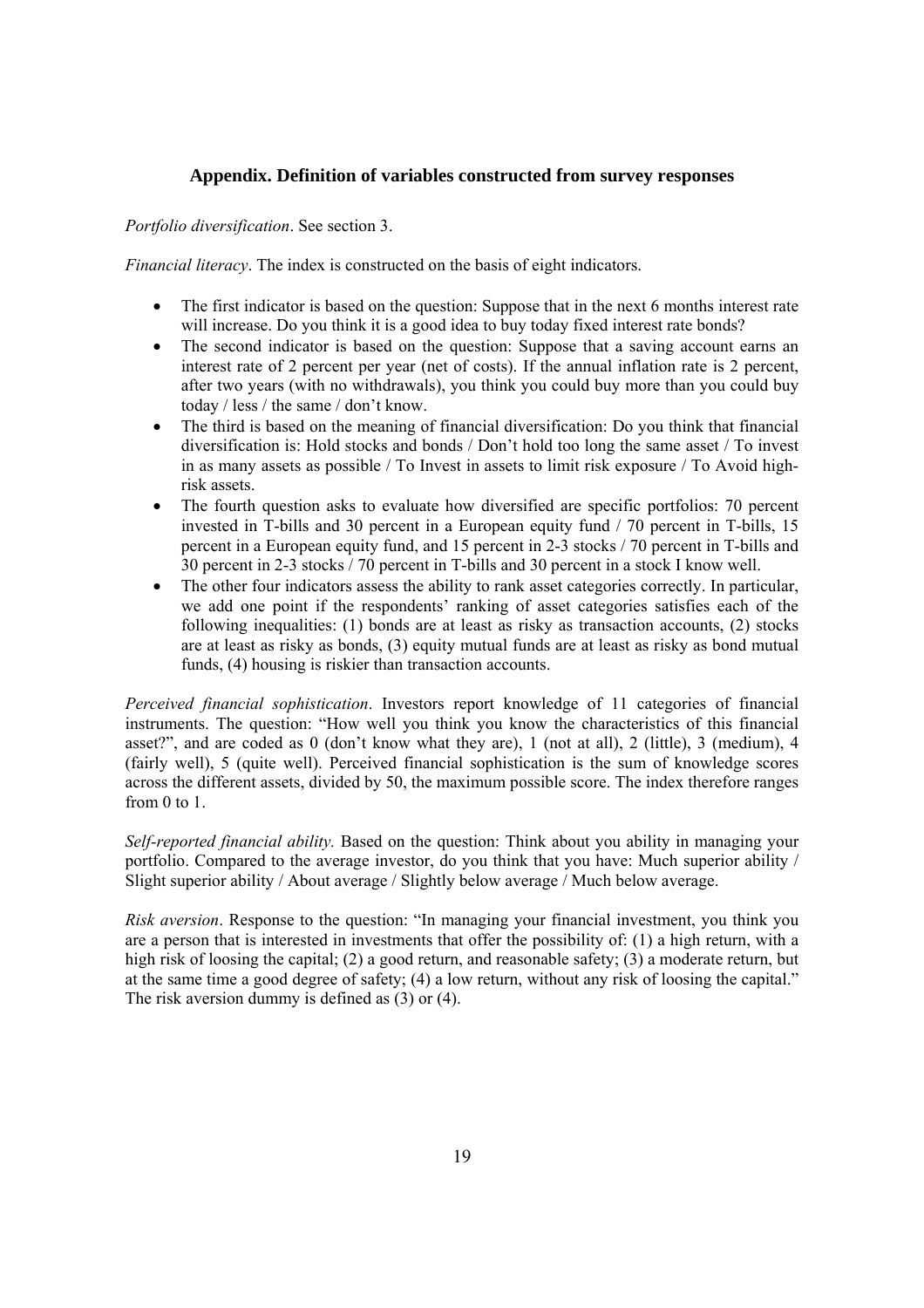#### **References**

- <span id="page-24-0"></span>Alessie, Rob, Lusardi, Annamaria, and Maarten van Rooji (2007), "[Financial literacy and](http://www.dartmouth.edu/%7Ealusardi/Papers/Literacy_StockMarket.pdf)  [stock market participation,](http://www.dartmouth.edu/%7Ealusardi/Papers/Literacy_StockMarket.pdf)" Dartmouth College, Working Paper No. 2007-162.
- Barber, Brad M., and Terrance Odean (2000), "Trading is hazardous to your wealth: The common stock investment performance of individual investors," *Journal of Finance* 55, 773–806.
- Barber and Odean (2001), "Boys will be boys: Gender, overconfidence, and common stock investment," *Quarterly Journal of Economics* 116, 261–292.
- Barberis, Nicholas, and Ming Huang (2007), "Stocks as lotteries: The implications of probability weighting for security prices," Yale International Center for Finance, mimeo.
- Barberis, Nicholas, Huang, Ming and Richard H. Thaler (2006), "Individual preferences, monetary gambles, and stock market participation: A case for narrow framing," *American Economic Review* 96, 1069–1090.
- Benartzi, Shlomo (2001), "Excessive extrapolation and the allocation of 401(K) accounts to company stock," *Journal of Finance* 56, 1747–1764.
- Benarzi and Richard H. Thaler (2001), "Naive diversification strategies in retirement saving plans," *American Economic Review* 91, 79–98.
- Benartzi, Shlomo, and Richard H. Thaler (2007), "Heuristics and biases in retirement savings behavior," *Journal of Economic Perspectives* 21, 81-104.
- Blume, Marshall E., and Irwin Friend (1975), "The asset structure of individual portfolios and some implications for utility functions," *Journal of Finance* 30, 585–603.
- Campbell, John Y (2006), "Household finance," *Journal of Finance* 61, 1553-1604.
- Christelis, Dimitris, Tullio Jappelli and Mario Padula (2006), "Cognitive abilities and portfolio choice," CSEF Working Paper n. 157.
- Cohen, Lauren (2007) "Loyalty based portfolio choice", *Review of Financial Studies*, forthcoming.
- Curcuru, Stephanie E., John Heaton and Deborah Lucas (2007), "Heterogeneity and portfolio choice: Theory and evidence," in Yacine Ait-Sahalia and Lars P. Hansen eds., *Handbook of Financial Econometrics.* Amsterdam: Elsevier Science.
- Dhar, Ravi, and Alok Kumar (2001), "A non-random walk down the main street: Impact of price trends on trading decisions of individual investors," Working Paper, Department of Economics, Cornell University.
- Dorn, Daniel, and Gur Huberman (2005), ["Talk and action: What individual investors say](http://ideas.repec.org/a/kap/eurfin/v9y2005i4p437-481.html)  [and what they do,](http://ideas.repec.org/a/kap/eurfin/v9y2005i4p437-481.html)" *[Review of Finance](http://ideas.repec.org/s/kap/eurfin.html)* 9, 437-481.

Genty Hubbard (2000)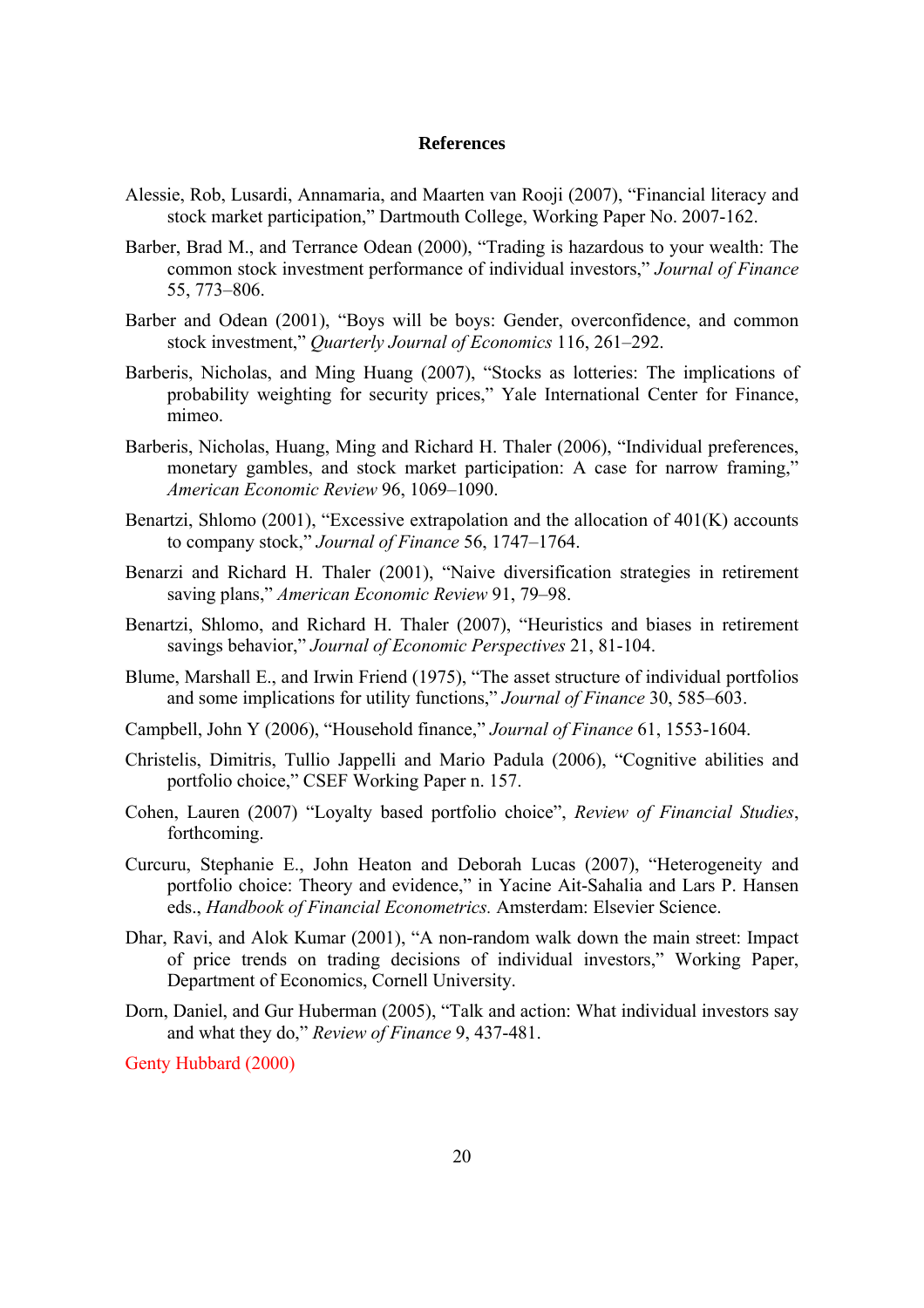- Golec, Joseph, and Maurry Tamarkin (1998), "Bettors love skewness, not risk, at the horse track," *Journal of Political Economy* 106, 205–225.
- Grinblatt, Mark, and Matti Keloharju (2001), "How distance, language, and culture influence stock- holdings and trades," *Journal of Finance* 56, 1053–1073.
- Huberman, Gur (2001), ["Familiarity Breeds Investment,](http://ideas.repec.org/a/oup/rfinst/v14y2001i3p659-80.html)" *[Review of Financial Studies](http://ideas.repec.org/s/oup/rfinst.html)*, 14, 659-80.
- Kahneman, Daniel, and Amos Tversky, (1979), ["Prospect theory: An analysis of decision](http://ideas.repec.org/a/ecm/emetrp/v47y1979i2p263-91.html)  [under risk,](http://ideas.repec.org/a/ecm/emetrp/v47y1979i2p263-91.html)" *[Econometrica](http://ideas.repec.org/s/ecm/emetrp.html)*. 47, 263-91.
- [Kahneman, Daniel, Alan Schwartz,](http://faculty.chicagogsb.edu/richard.thaler/research/research/The%20Effect%20of%20Myopia%20on%20Loss.pdf?tid=414&ttype=6) [Richard H. Thaler and Amos Tversky \(1997\), "The](http://mitpress.mit.edu/catalog/item/default.asp?tid=414&ttype=6)  [effect of myopia and loss aversion on risk taking: An experimental test,"](http://mitpress.mit.edu/catalog/item/default.asp?tid=414&ttype=6) *Quarterly [Journal of Economics](http://mitpress.mit.edu/catalog/item/default.asp?tid=414&ttype=6)* 112, 647-661.
- Kahneman, Daniel, and Dan Lovallo (1993), "Timid choices and bold forecasts: A cognitive perspective on risk taking," *Management Science* 39, 17–31.
- [Kelly, Morgan \(1995\), "All their eggs in one basket: Portfolio diversification of US](http://links.jstor.org/sici?sici=0002-8282%28199705%2987%3A2%3C439%3AIFMBE%3E2.0.CO%3B2-C&origin=repec)  households," *[Journal of Economic Behavior and Organization](http://links.jstor.org/sici?sici=0002-8282%28199705%2987%3A2%3C439%3AIFMBE%3E2.0.CO%3B2-C&origin=repec)* 27, 87–96.
- Kroll, Yoram, Haim Levy, and Amnon Rapoport (1988), "Experimental tests of the separation theorem and the capital asset pricing model," *American Economic Review* 78, 500–519.
- Kumar, Alok, and Goetzman (2002), "Equity portfolio diversification," Yale University, mimeo.
- Lusardi, Annamaria, and Olivia Mitchell (2006), "Financial literacy and planning: Implications for retirement well being," Pension Research Council Working Paper 1, The Wharton School.
- Lusardi, Annamaria, and Olivia Mitchell (2007), "Baby boomers retirement security: The role of planning, financial literacy and housing wealth," *Journal of Monetary Economics* 54, 205-224.
- Moskowitz, Tobias and Annette Vissing-Jorgensen (2002), ["The returns to](http://www.kellogg.northwestern.edu/faculty/vissing/htm/tmav_aer.pdf)  [entrepreneurial investment: A private equity premium puzzle?](http://www.kellogg.northwestern.edu/faculty/vissing/htm/tmav_aer.pdf)," *American Economic Review* 92, 745-78.
- Nieuwerburgh, Stijn Van, and Laura Veldkamp (2007), "Information acquisition and under-diversification," Stern School of Business, New York University, mimeo.
- Odean, Terrance (1999), "Do investors trade too much?" *American Economic Review* 89, 1279–1298.
- Organization for Economics Cooperation and Development (2005), *Improving financial literacy: Analysis of issues and policies*. Paris: OECD.
- Pelizzon, Loriana, and Bruno Parigi (2007), "Diversification and ownership concentration," University of Venice, Working Paper No. 29/2007.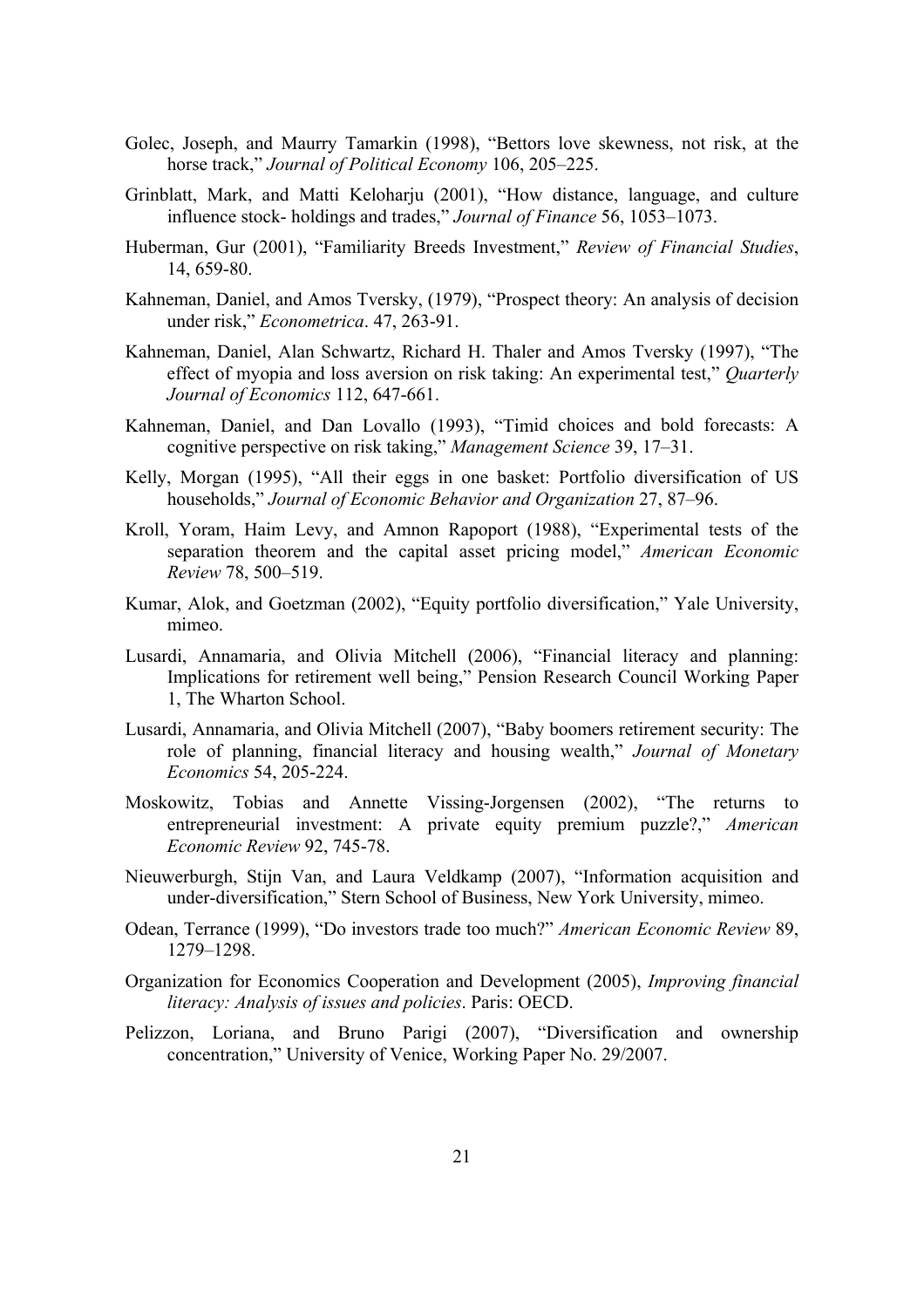- Perraudin, William R. M., and Bent E. Sorensen (2000), "The demand for risky assets: Sample selection and household portfolios," *Journal of Econometrics* 97, 117-144
- Polkovnichenko, Valery (2005), "Household portfolio diversification: A case for rankdependent preferences," *Review of Financial Studies* 18, 1467–1502.
- Ruffino, Doriana (2007), "[Resuscitating the businessman risk: A rationale for familiarity](http://ideas.repec.org/p/bos/wpaper/wp2007-037.html)[based portfolios,](http://ideas.repec.org/p/bos/wpaper/wp2007-037.html)" WP 2007-037, Boston University.
- Simkowitz, Michael A., and William L. Beedles (1978), "Diversification in a threemoment world," *Journal of Financial and Quantitative Analysis* 13, 927–941.
- Souleles, Nicholas (2003), "Household portfolio choice, transactions costs, and hedging motives," University of Pennsylvania, mimeo.
- Zhu, Ning (2002), "The local bias of individual investors," University of California at Davis, mimeo.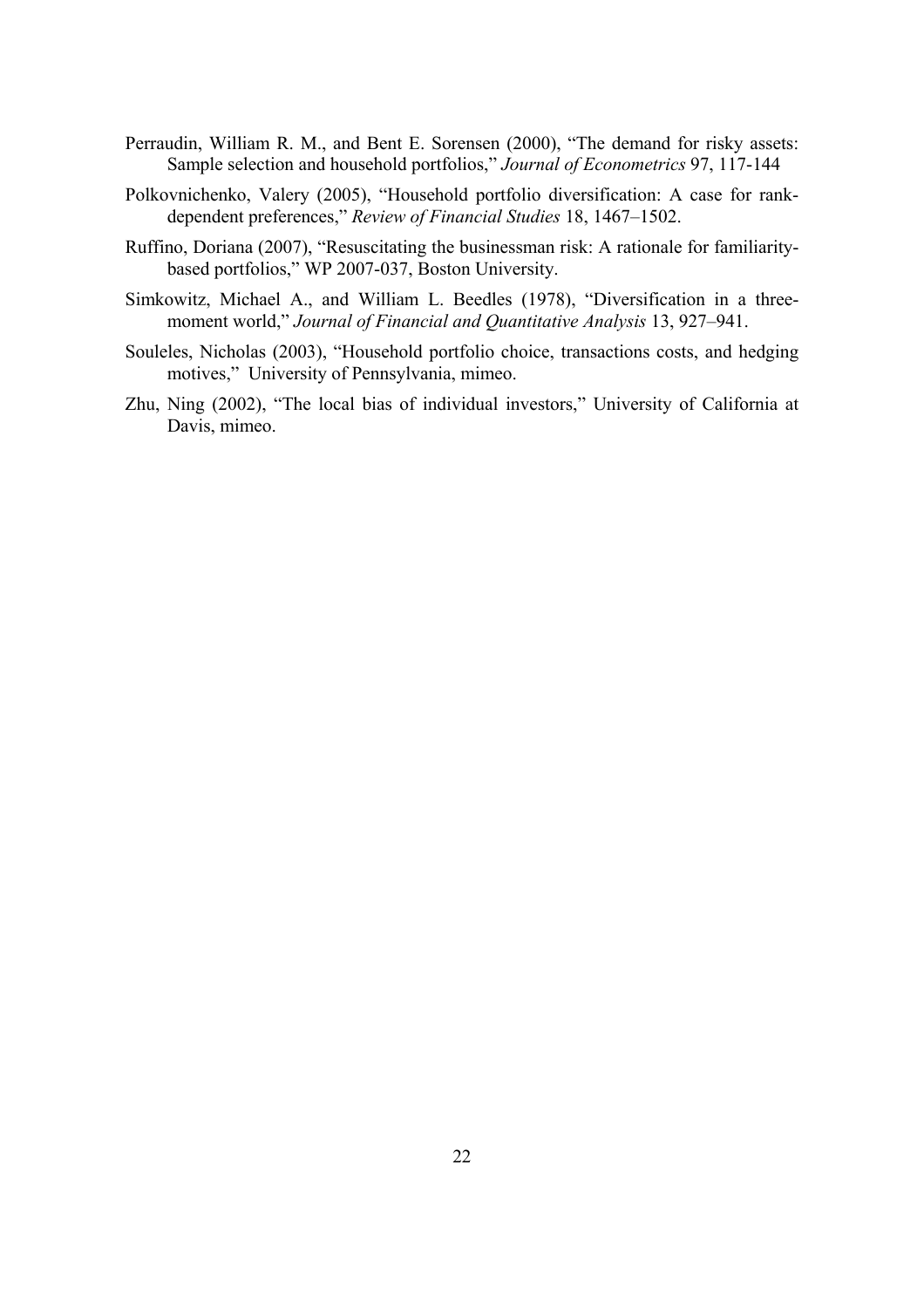

**Figure 1. Portfolio diversification index** 



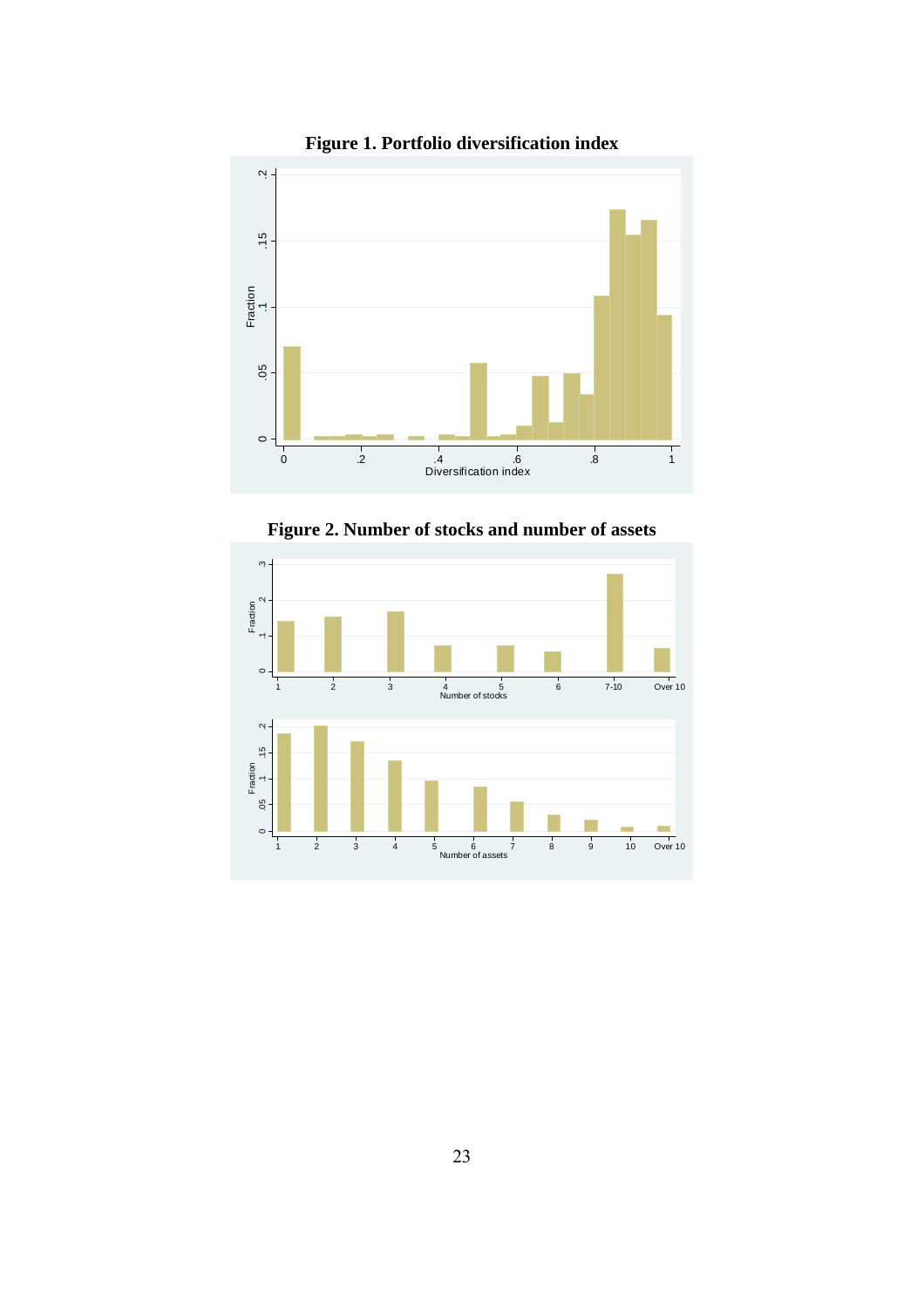

**Figure 3. Ability to rank financial assets** 

**Figure 4. Meaning of portfolio diversification** 

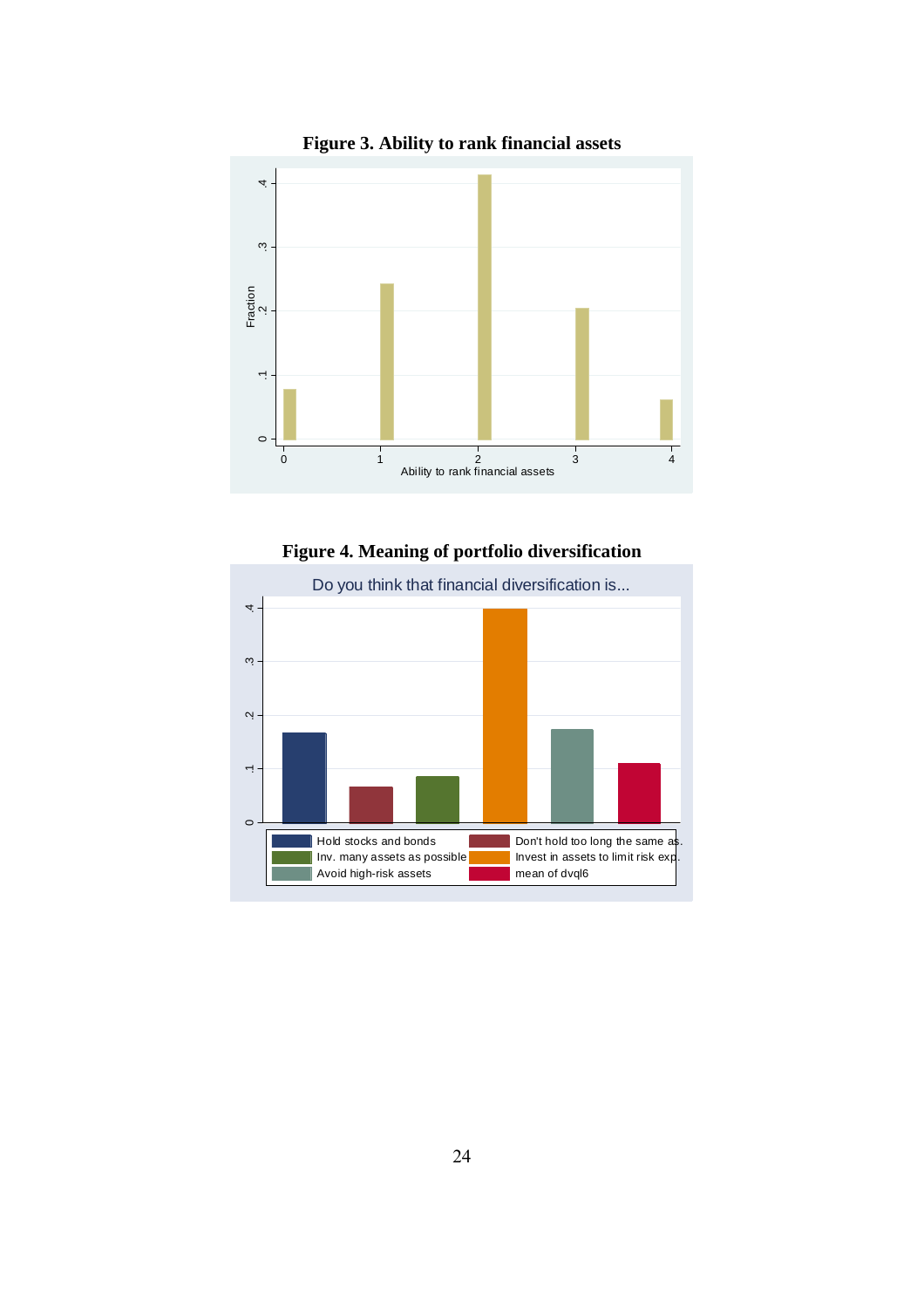

# **Figure 5. Understanding portfolio diversification**



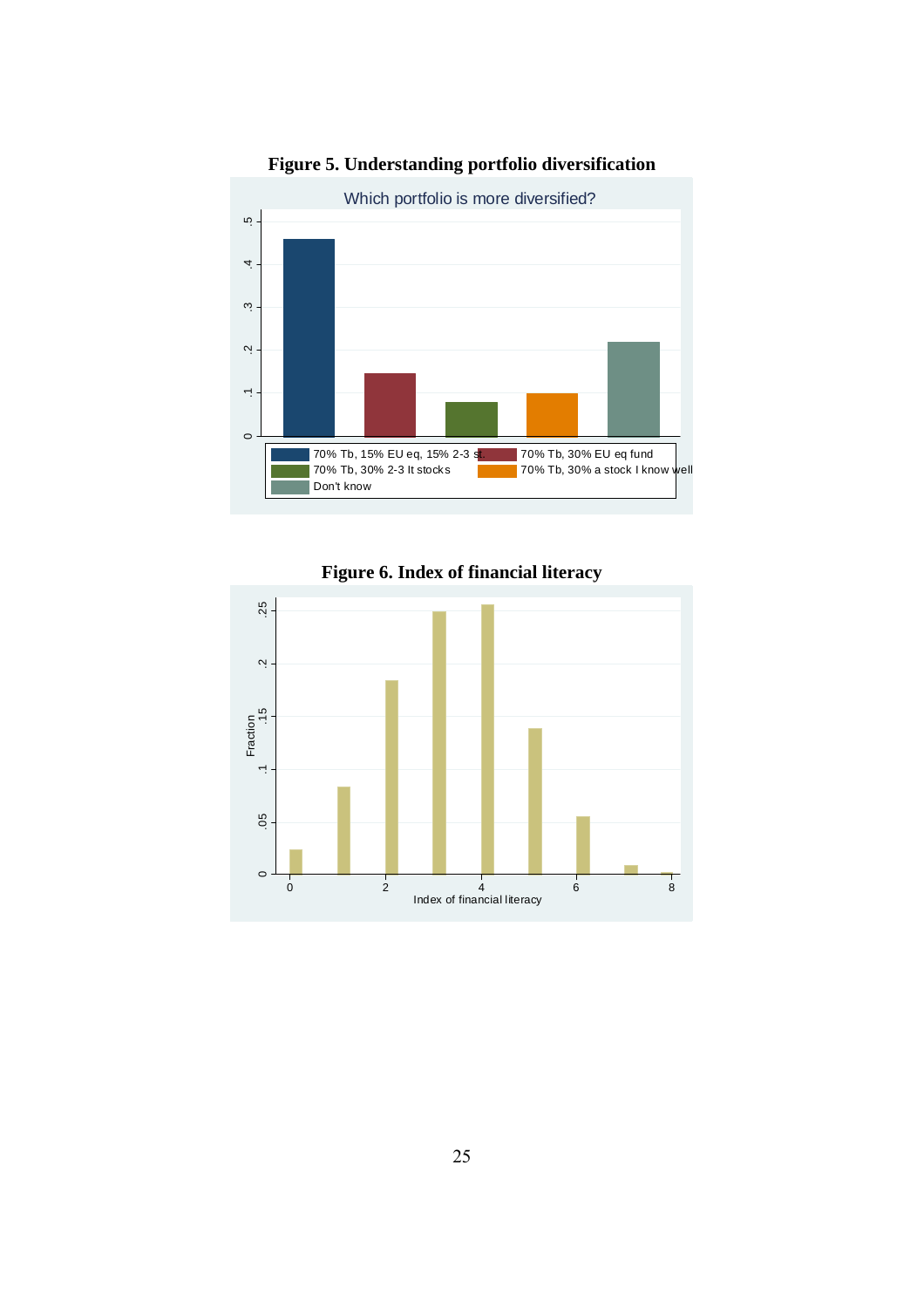

**Figure 7. Diversification, demographics, income and wealth**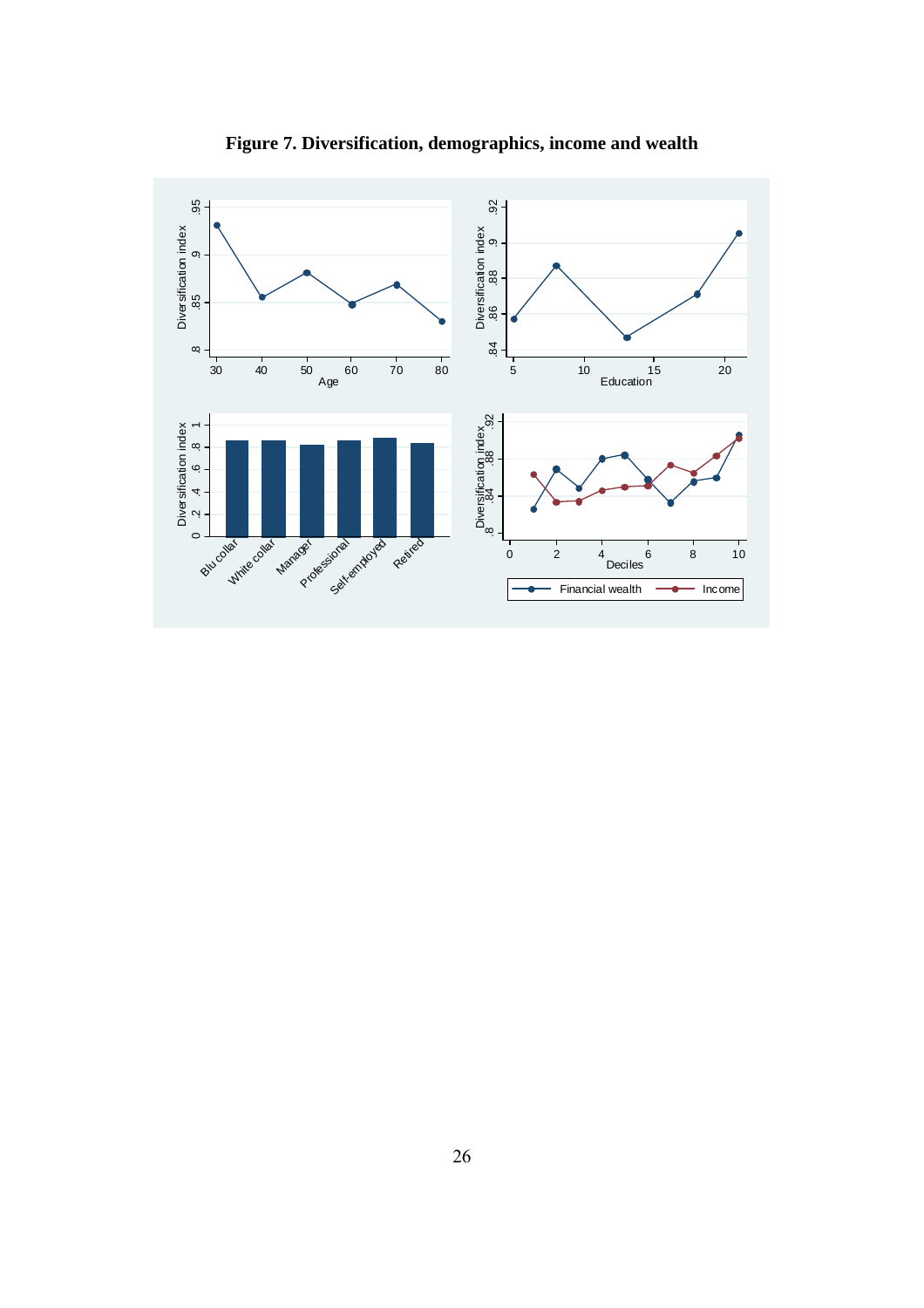

**Figure 8. Financial literacy and portfolio diversification** 

**Figure 9. Self-reported knowledge of financial assets** 

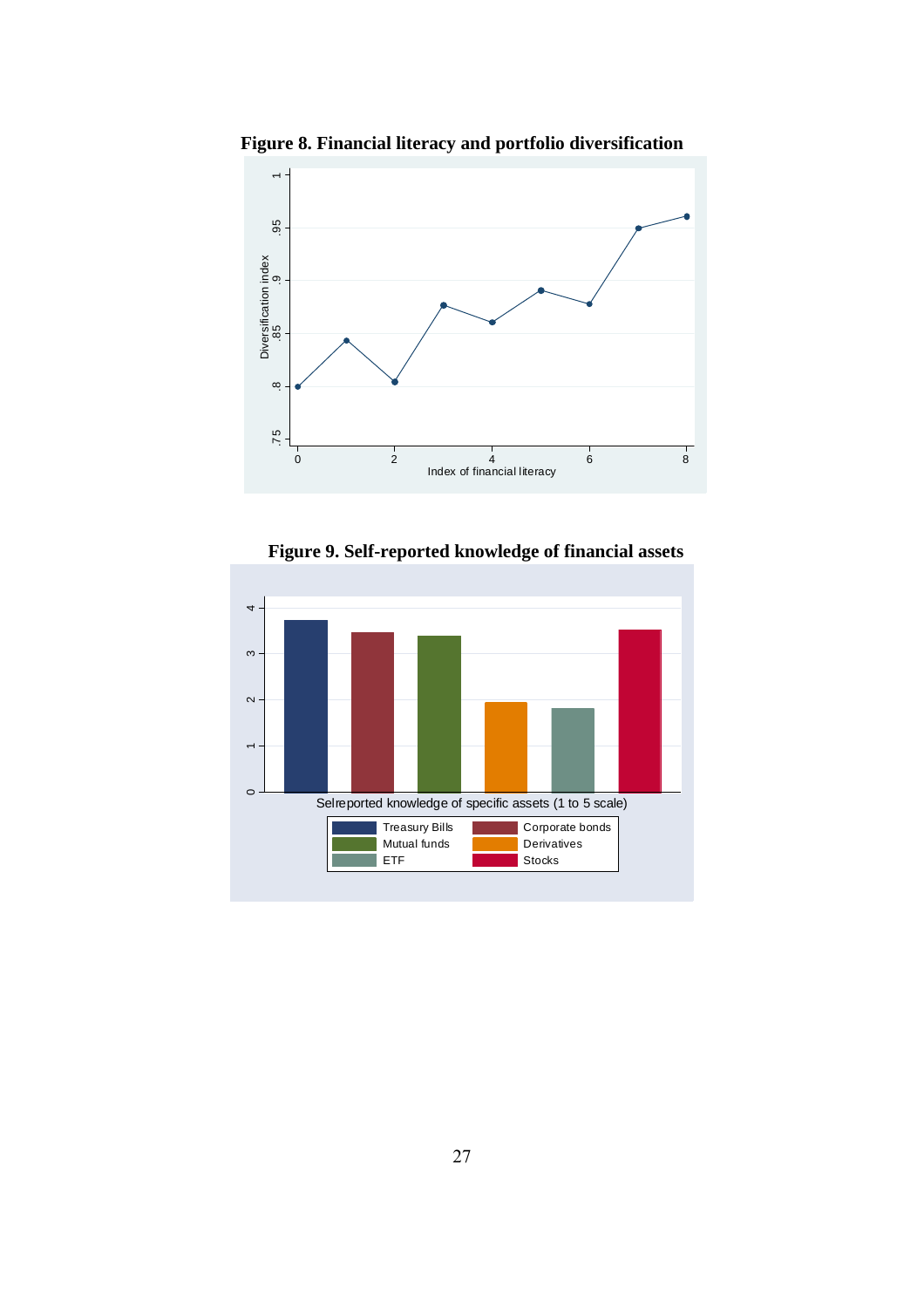





28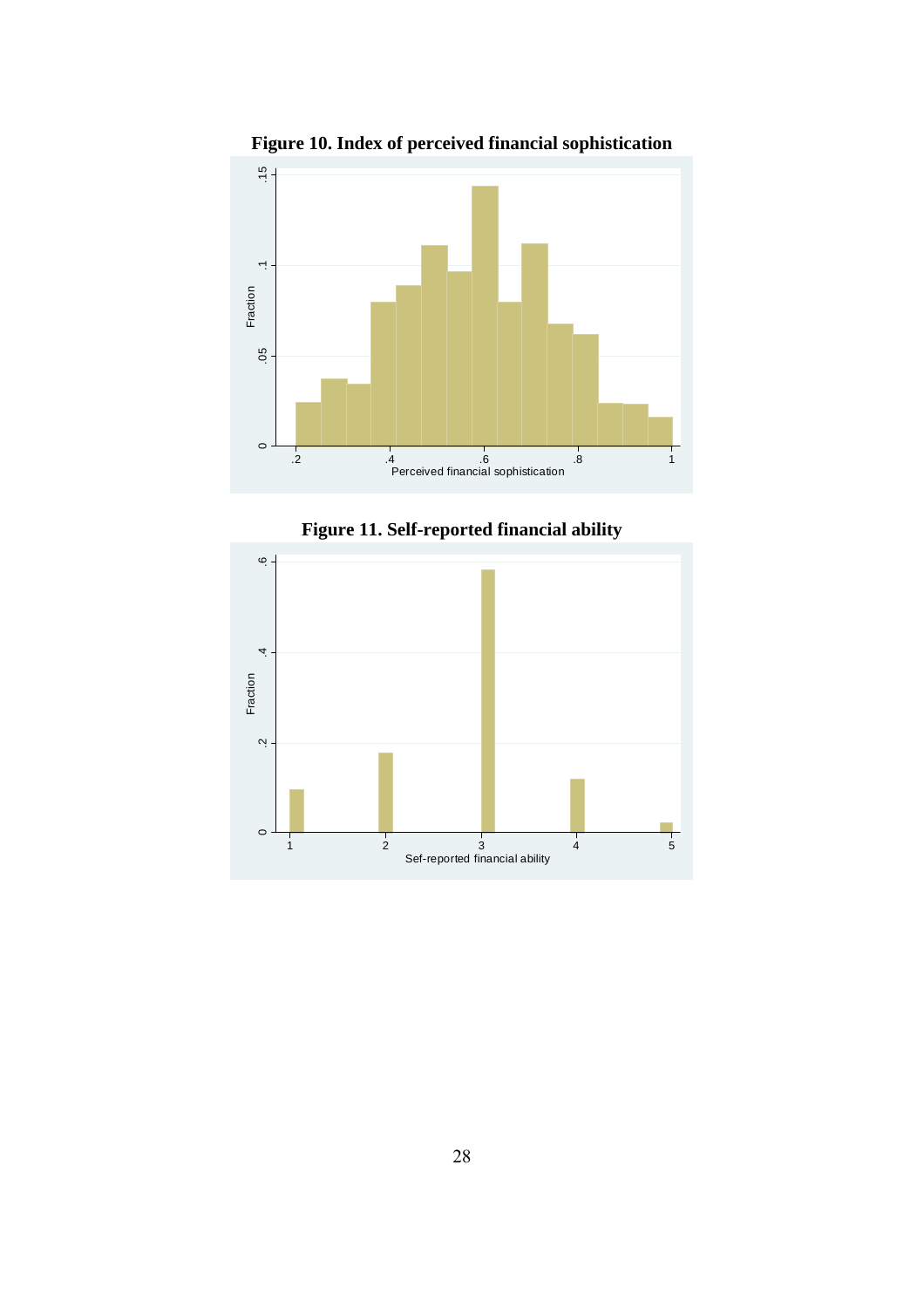**Figure 12 Relation between perceived financial sophistication and financial literacy** 

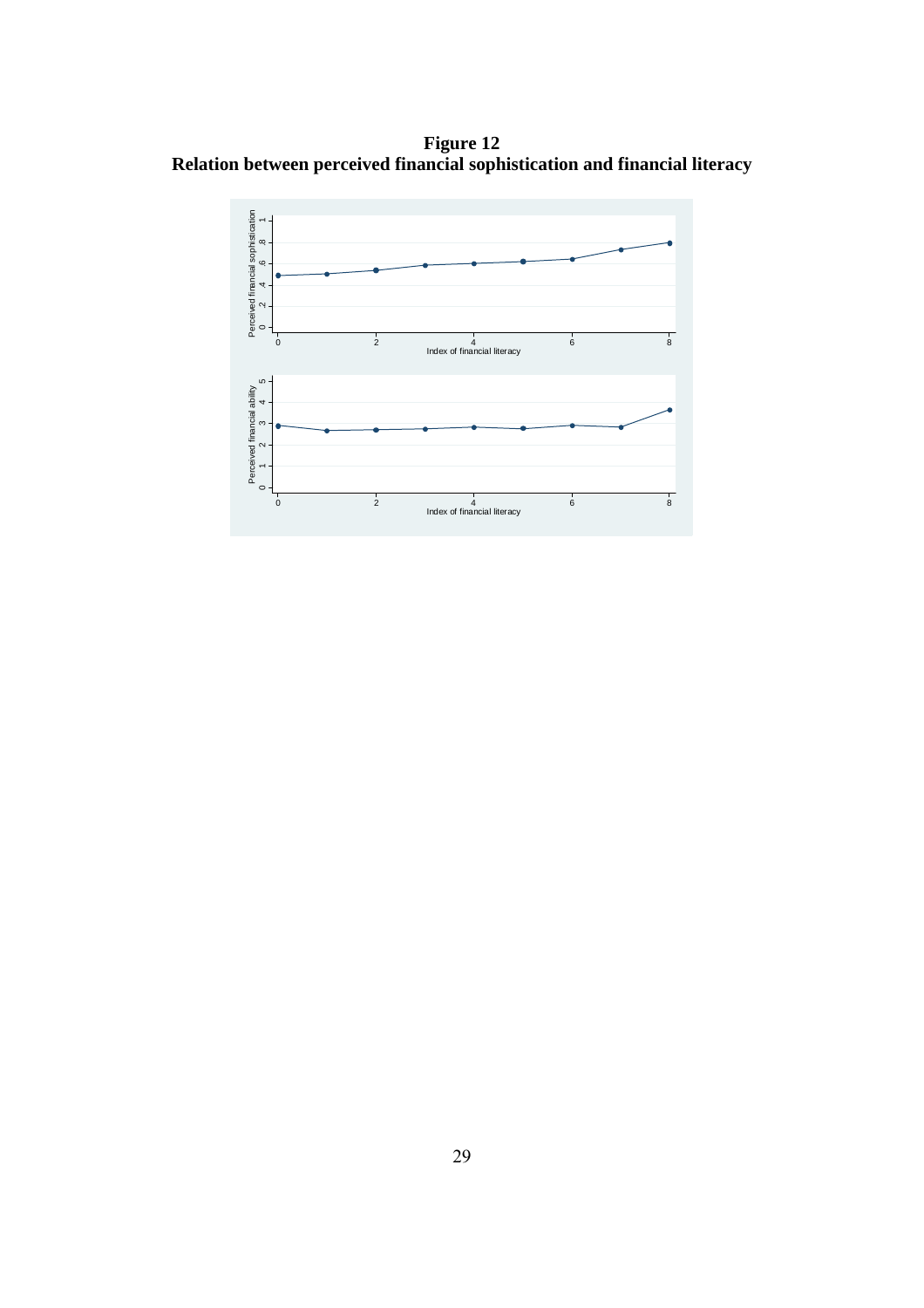| Table 1                                                   |
|-----------------------------------------------------------|
| Correlation matrix among indicators of financial literacy |

|                                 | Inflation<br>question | Interest<br>rate<br>question | Asset<br>ranking | First<br>diversification<br>question | Second<br>diversification<br>question |
|---------------------------------|-----------------------|------------------------------|------------------|--------------------------------------|---------------------------------------|
| Inflation question              | 0000.1                |                              |                  |                                      |                                       |
| Interest rate question          | $-0.0170$             | 1.0000                       |                  |                                      |                                       |
| Asset ranking                   | 0.0605                | 0.0116                       | 1.0000           |                                      |                                       |
| First diversification question  | 0.0230                | 0.0602                       | 0.1247           | 1.0000                               |                                       |
| Second diversification question | $-0.0556$             | 0.0502                       | 0.0635           | 0.0674                               | 1.0000                                |

Note. Statistics are computed on the total sample (1686 observations).

|                                             | Mean  | Standard  | Minimum | Maximum |
|---------------------------------------------|-------|-----------|---------|---------|
|                                             |       | deviation |         |         |
| Age                                         | 54.81 | 12.27     | 25.00   | 89.00   |
| Male                                        | 0.70  | 0.46      | 0.00    | 1.00    |
| Education                                   | 12.73 | 4.25      | 0.00    | 21.00   |
| Resident in the South                       | 0.24  | 0.43      | 0.00    | 1.00    |
| High risk aversion                          | 0.19  | 0.39      | 0.00    | 1.00    |
| Self-employed                               | 0.28  | 0.45      | 0.00    | 1.00    |
| Retired                                     | 0.31  | 0.46      | 0.00    | 1.00    |
| Disposable income (thousand euro)           | 71.32 | 86.02     | 3.69    | 1085.00 |
| Financial wealth 10-50                      | 0.19  | 0.39      | 0.00    | 1.00    |
| Financial wealth 50-100                     | 0.23  | 0.42      | 0.00    | 1.00    |
| Financial wealth 100-150                    | 0.20  | 0.40      | 0.00    | 1.00    |
| Financial wealth 150-250                    | 0.18  | 0.38      | 0.00    | 1.00    |
| Financial wealth 250-500                    | 0.16  | 0.37      | 0.00    | 1.00    |
| Financial wealth > 500                      | 0.05  | 0.22      | 0.00    | 1.00    |
| Index of portfolio diversification          | 0.86  | 0.23      | 0.00    | 1.00    |
| Number of stocks                            | 4.62  | 2.92      | 1.00    | 12.00   |
| Index of financial literacy                 | 3.32  | 1.45      | 0.00    | 8.00    |
| Index of perceived financial sophistication | 0.58  | 0.17      | 0.20    | 1.00    |

**Table 2 Sample means of selected variables** 

Note. Statistics are computed on the total sample (1686 observations). Statistics for the index of portfolio diversification are computed on the sample of direct and indirect stockholders (1050 observations). Statistics on number of stocks are computed on the sample of direct stockholders (636 observations).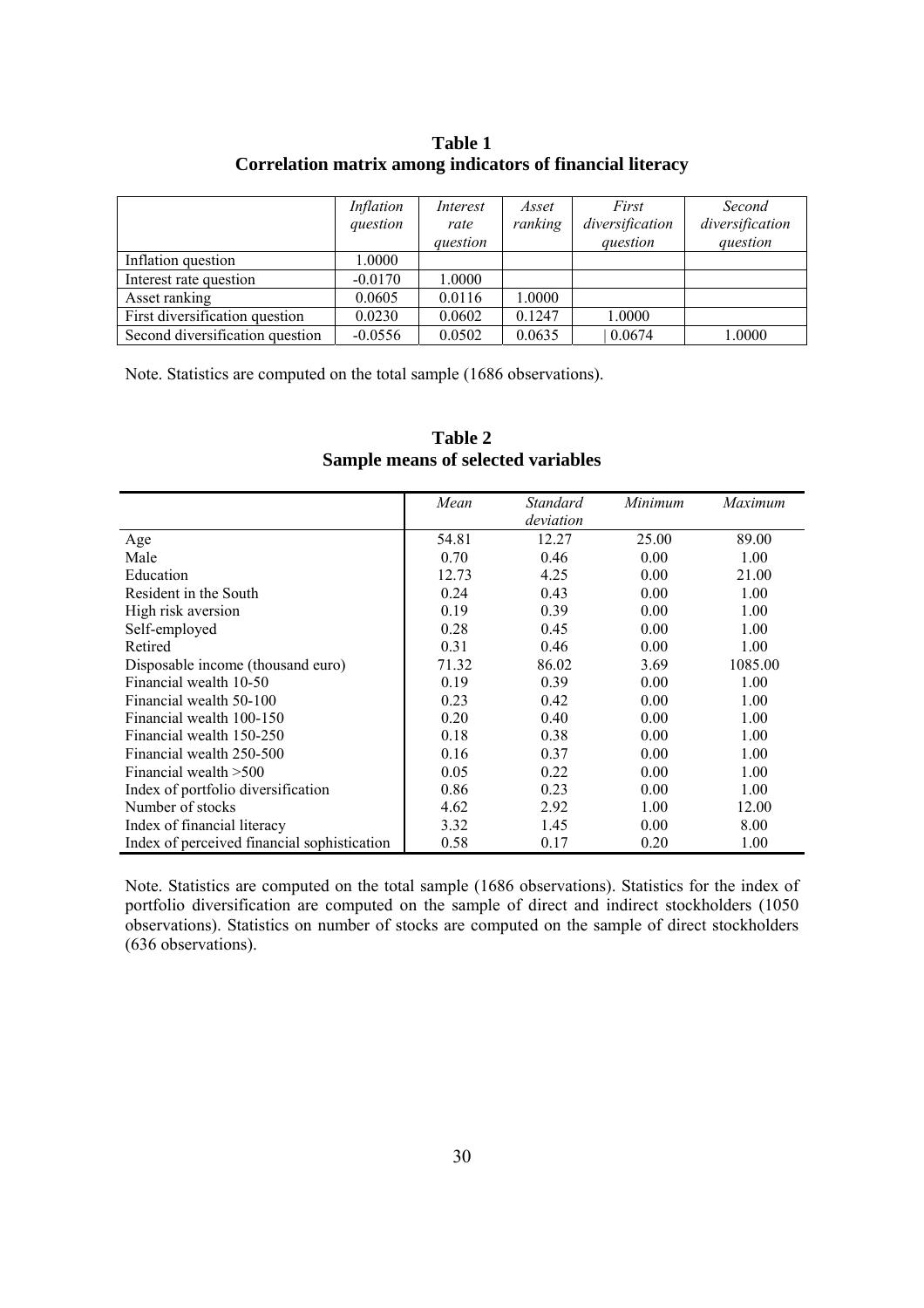|                          | Inflation  | Interest     | Asset       | First diver. | Second       | Index of     |
|--------------------------|------------|--------------|-------------|--------------|--------------|--------------|
|                          | question   | rate         | ranking     | question     | diver.       | financial    |
|                          | Probit     | question     | Probit      | Probit       | question     | literacy     |
|                          |            | Probit       |             |              | Probit       | <i>OLS</i>   |
|                          |            |              |             |              |              |              |
| Age                      | $-0.002$   | 0.002        | $-0.003$    | $-0.001$     | 0.000        | $-0.003$     |
|                          | (0.001)    | (0.001)      | (0.003)     | (0.001)      | (0.001)      | (0.004)      |
| Male                     | 0.013      | 0.075        | 0.025       | 0.074        | 0.025        | 0.205        |
|                          | (0.027)    | $(0.028)$ ** | (0.059)     | $(0.027)$ ** | (0.018)      | $(0.080)*$   |
| Education                | $-0.002$   | 0.008        | 0.011       | 0.015        | $-0.001$     | 0.029        |
|                          | (0.003)    | $(0.003)*$   | (0.007)     | $(0.003)$ ** | (0.002)      | $(0.009)$ ** |
| Resident in the South    | 0.012      | 0.040        | $-0.141$    | $-0.045$     | $-0.029$     | $-0.150$     |
|                          | (0.028)    | (0.029)      | $(0.061)^*$ | (0.028)      | (0.018)      | (0.082)      |
| High risk aversion       | 0.039      | 0.008        | $-0.088$    | $-0.135$     | $-0.041$     | $-0.199$     |
|                          | (0.031)    | (0.033)      | (0.068)     | $(0.031)$ ** | $(0.020)*$   | $(0.093)*$   |
| Self-employed            | $-0.046$   | 0.026        | $-0.010$    | $-0.037$     | $-0.021$     | $-0.088$     |
|                          | (0.029)    | (0.031)      | (0.065)     | (0.030)      | (0.020)      | (0.088)      |
| Retired                  | $-0.031$   | 0.002        | $-0.024$    | $-0.029$     | $-0.004$     | $-0.085$     |
|                          | (0.034)    | (0.036)      | (0.076)     | (0.036)      | (0.024)      | (0.103)      |
| Log disposable income    | 0.042      | 0.013        | 0.034       | 0.046        | 0.005        | 0.137        |
|                          | $(0.017)*$ | (0.018)      | (0.038)     | $(0.018)*$   | (0.012)      | $(0.052)$ ** |
| Financial wealth 50-100  | $-0.045$   | $-0.016$     | 0.032       | 0.050        | 0.001        | 0.019        |
|                          | (0.036)    | (0.039)      | (0.081)     | (0.039)      | (0.027)      | (0.111)      |
| Financial wealth 100-150 | $-0.020$   | 0.007        | 0.096       | 0.045        | 0.028        | 0.148        |
|                          | (0.037)    | (0.040)      | (0.085)     | (0.041)      | (0.030)      | (0.115)      |
| Financial wealth 150-250 | $-0.025$   | $-0.020$     | 0.118       | 0.041        | 0.051        | 0.153        |
|                          | (0.039)    | (0.042)      | (0.088)     | (0.042)      | (0.032)      | (0.119)      |
| Financial wealth 250-500 | $-0.046$   | 0.014        | 0.134       | 0.080        | 0.011        | 0.184        |
|                          | (0.040)    | (0.044)      | (0.092)     | (0.044)      | (0.031)      | (0.125)      |
| Financial wealth > 500   | $-0.070$   | 0.127        | 0.150       | 0.135        | 0.162        | 0.482        |
|                          | (0.056)    | $(0.062)*$   | (0.134)     | $(0.065)*$   | $(0.060)$ ** | $(0.182)$ ** |
|                          |            |              |             |              |              |              |
| Observations             | 1686       | 1686         | 1686        | 1686         | 1686         | 1686         |

**Table 3 Determinants of financial literacy** 

Note. The variable "Inflation question" is a dummy variable for investors who reply correctly to the inflation question. "Interest rate question" is a dummy variable for investors who reply correctly to the interest rate question. "Asset ranking" is categorical variable (ranging from 0 to 4) summing the responses to the asset ranking questions. "First diversification question" is a dummy variable for investors who reply correctly to the question on the meaning of diversification. "Second diversification question" is a dummy variable for investors who reply correctly to the question on understanding diversification. "Index of financial literacy" is a categorical variable summing the eight variables related to financial literacy. Standard errors are reported in parenthesis. One star indicates significance at the 5 percent level, two stars at the 1 percent level.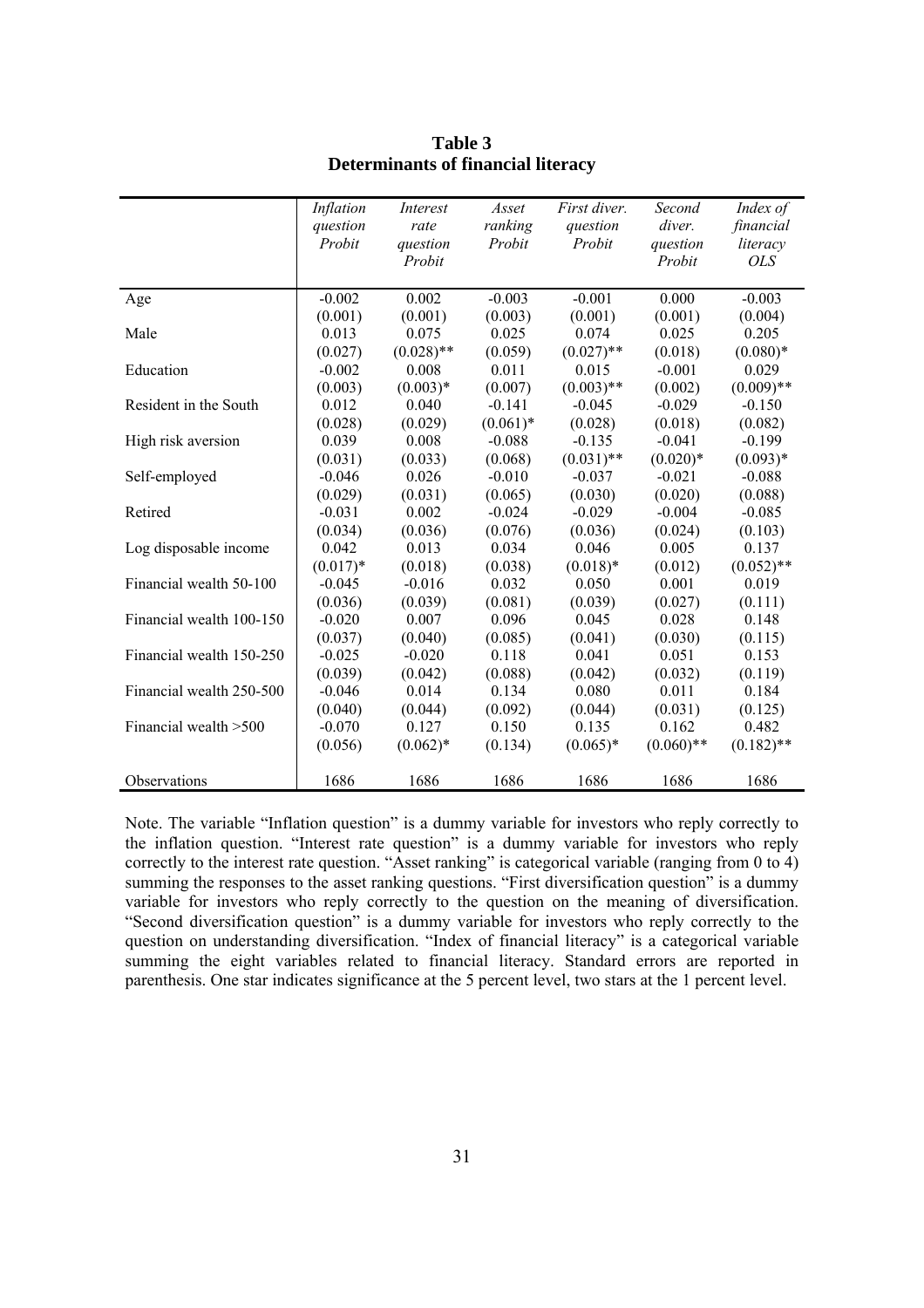|                             | (1)          | (2)          | (3)          |
|-----------------------------|--------------|--------------|--------------|
| Index of financial literacy | 0.016        | 0.017        | 0.017        |
|                             | $(0.008)*$   | $(0.008)*$   | $(0.008)*$   |
| Age                         | $-0.002$     | $-0.002$     | $-0.002$     |
|                             | (0.001)      | (0.001)      | (0.001)      |
| Male                        | $-0.055$     | $-0.059$     | $-0.061$     |
|                             | (0.028)      | $(0.029)*$   | $(0.029)*$   |
| Education                   | $-0.005$     | $-0.005$     | $-0.005$     |
|                             | (0.003)      | (0.003)      | (0.003)      |
| Resident in the South       | 0.025        | 0.024        | 0.023        |
|                             | (0.029)      | (0.029)      | (0.029)      |
| High risk aversion          | $-0.015$     | $-0.014$     | $-0.018$     |
|                             | (0.040)      | (0.040)      | (0.040)      |
| Log disposable income       | 0.020        | 0.019        | 0.021        |
|                             | (0.017)      | (0.017)      | (0.018)      |
| Self-employed               |              | 0.027        | 0.026        |
|                             |              | (0.029)      | (0.029)      |
| Retired                     |              | 0.016        | 0.013        |
|                             |              | (0.035)      | (0.035)      |
| Financial wealth 50-100     |              |              | 0.059        |
|                             |              |              | (0.042)      |
| Financial wealth 100-150    |              |              | 0.039        |
|                             |              |              | (0.042)      |
| Financial wealth 150-250    |              |              | 0.046        |
|                             |              |              | (0.042)      |
| Financial wealth 250-500    |              |              | 0.025        |
|                             |              |              | (0.043)      |
| Financial wealth > 500      |              |              | 0.013        |
|                             |              |              | (0.054)      |
| Constant                    | 0.896        | 0.905        | 0.846        |
|                             | $(0.187)$ ** | $(0.187)$ ** | $(0.194)$ ** |
|                             |              |              |              |
| Observations                | 1050         | 1050         | 1050         |

**Table 4 Tobit for portfolio diversification** 

Note. The dependent variable is the index of portfolio diversification described in Section 3. Estimation is performed by two-limit Tobit. Standard errors are reported in parenthesis. One star indicates significance at the 5 percent level, two stars at the 1 percent level.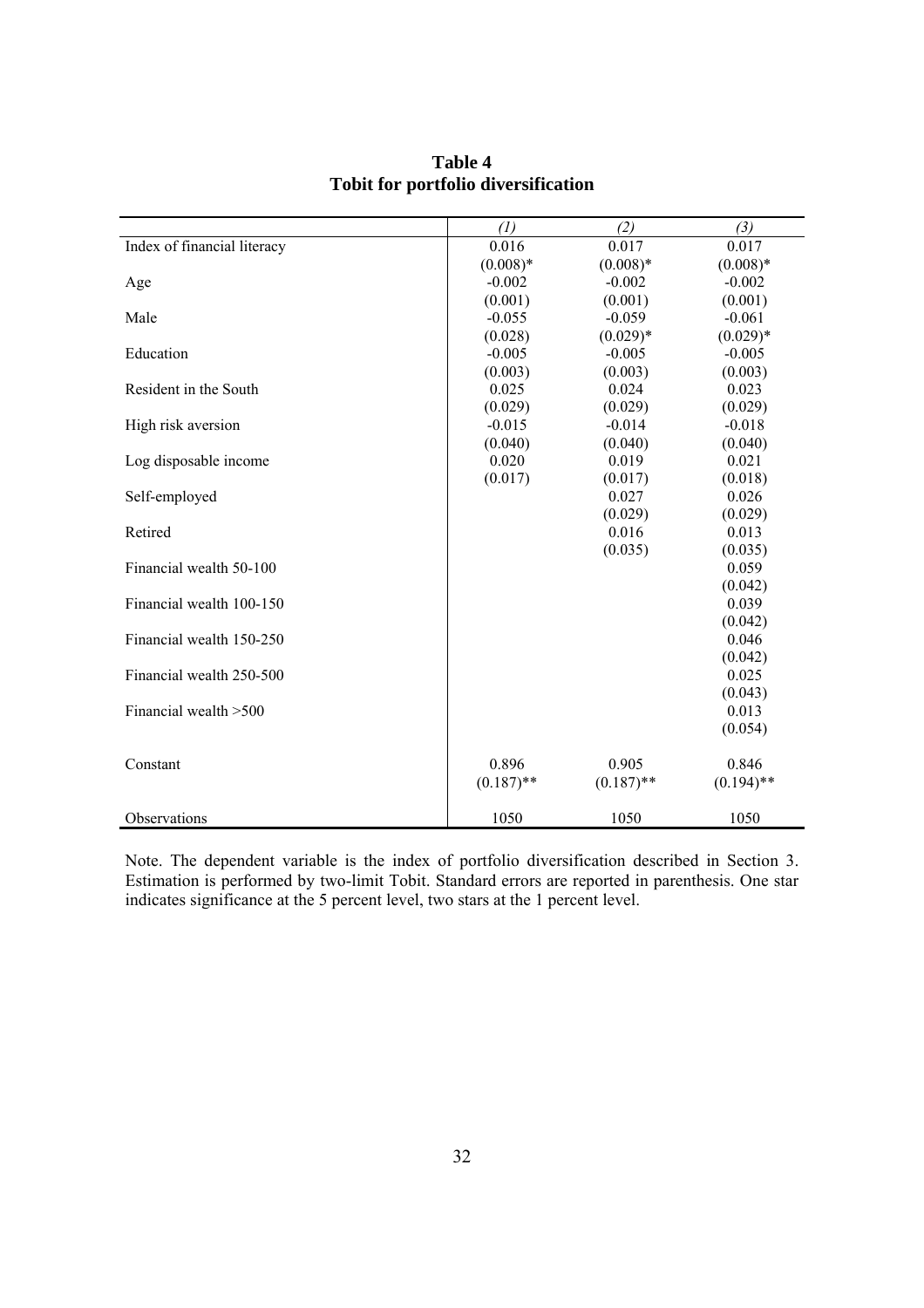|                             | (1)          | (2)          | (3)          |
|-----------------------------|--------------|--------------|--------------|
| Index of financial literacy | 0.080        | 0.080        | 0.075        |
|                             | $(0.031)$ ** | $(0.031)$ ** | $(0.031)*$   |
| Age                         | 0.010        | 0.009        | 0.004        |
|                             | $(0.004)$ ** | $(0.005)*$   | (0.005)      |
| Male                        | 0.305        | 0.292        | 0.326        |
|                             | $(0.105)$ ** | $(0.106)$ ** | $(0.107)$ ** |
| Education                   | 0.025        | 0.026        | 0.018        |
|                             | $(0.011)*$   | $(0.011)*$   | (0.012)      |
| Resident in the South       | $-0.053$     | $-0.058$     | $-0.070$     |
|                             | (0.105)      | (0.105)      | (0.106)      |
| High risk aversion          | $-0.615$     | $-0.615$     | $-0.611$     |
|                             | $(0.159)$ ** | $(0.159)$ ** | $(0.161)$ ** |
| Log disposable income       | 0.225        | 0.222        | 0.144        |
|                             | $(0.064)$ ** | $(0.065)$ ** | $(0.066)*$   |
| Self-employed               |              | 0.074        | 0.015        |
|                             |              | (0.101)      | (0.102)      |
| Retired                     |              | 0.072        | 0.011        |
|                             |              | (0.125)      | (0.126)      |
| Financial wealth 50-100     |              |              | 0.450        |
|                             |              |              | $(0.161)$ ** |
| Financial wealth 100-150    |              |              | 0.654        |
|                             |              |              | $(0.156)$ ** |
| Financial wealth 150-250    |              |              | 0.419        |
|                             |              |              | $(0.159)$ ** |
| Financial wealth 250-500    |              |              | 0.756        |
|                             |              |              | $(0.157)$ ** |
| Financial wealth > 500      |              |              | 1.096        |
|                             |              |              | $(0.188)$ ** |
|                             |              |              |              |
| Observations                | 636          | 636          | 636          |

**Table 5 Ordered probit for number of stocks** 

Note. The dependent variable is the number of stocks. Estimation is performed by ordered probit in the sample of direct stockholders. Standard errors are reported in parenthesis. One star indicates significance at the 5 percent level, two stars at the 1 percent level.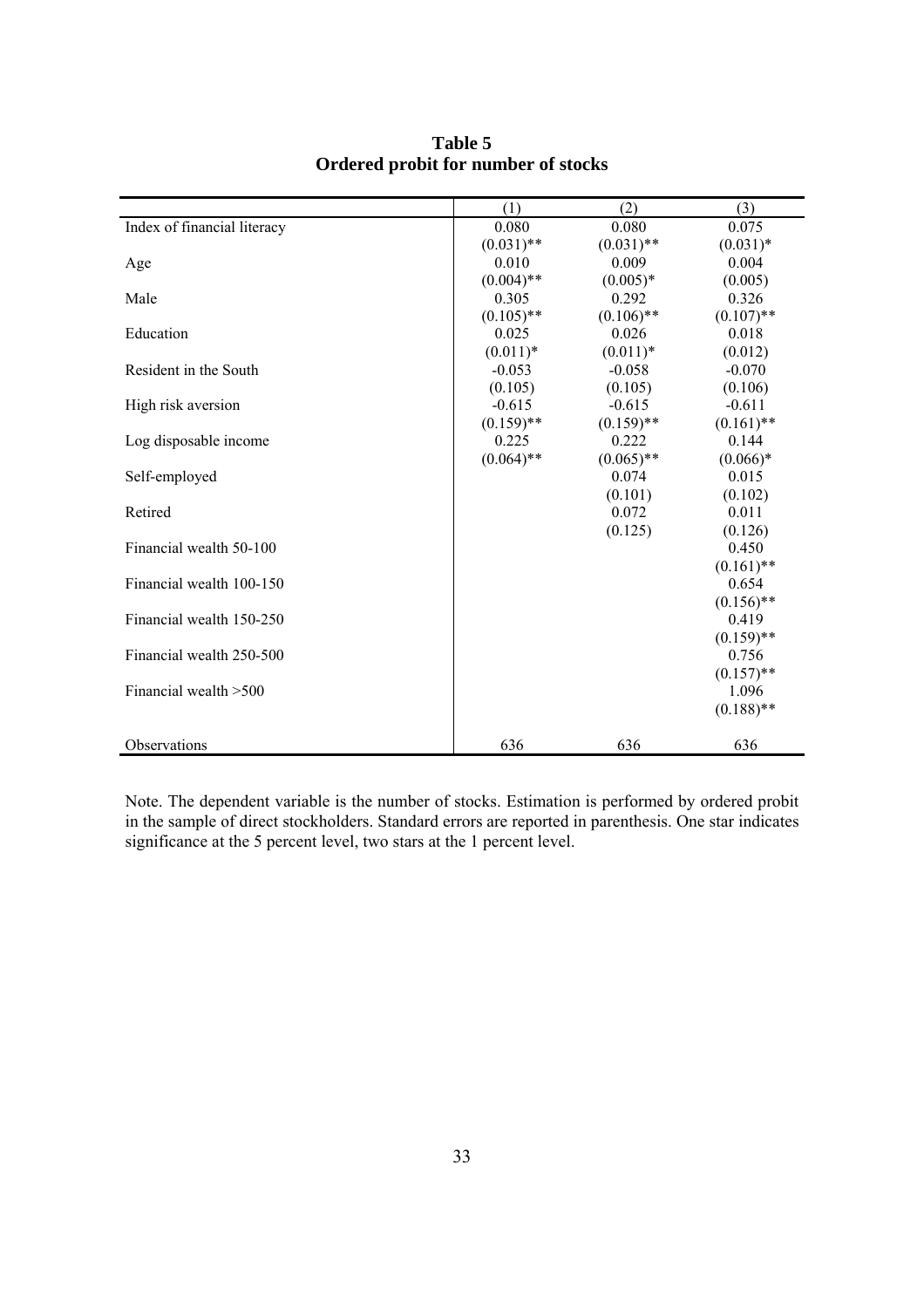|                                   | (1)          | (2)          | (3)          |
|-----------------------------------|--------------|--------------|--------------|
|                                   |              |              |              |
| Index of financial sophistication | 0.193        | 0.193        | 0.185        |
|                                   | $(0.018)$ ** | $(0.018)$ ** | $(0.018)$ ** |
| Age                               | 0.012        | 0.016        | 0.009        |
|                                   | $(0.002)$ ** | $(0.003)$ ** | $(0.003)$ ** |
| Male                              | 0.087        | 0.081        | 0.100        |
|                                   | (0.057)      | (0.058)      | (0.059)      |
| Education                         | 0.036        | 0.034        | 0.025        |
|                                   | $(0.007)$ ** | $(0.007)$ ** | $(0.007)$ ** |
| Resident in the South             | $-0.493$     | $-0.492$     | $-0.486$     |
|                                   | $(0.061)$ ** | $(0.061)$ ** | $(0.061)$ ** |
| High risk aversion                | $-0.745$     | $-0.744$     | $-0.684$     |
|                                   | $(0.070)**$  | $(0.070)**$  | $(0.070)**$  |
| Log disposable income             | 0.290        | 0.278        | 0.225        |
|                                   | $(0.037)$ ** | $(0.038)$ ** | $(0.038)$ ** |
| Self-employed                     |              | 0.107        | 0.022        |
|                                   |              | (0.063)      | (0.064)      |
| Retired                           |              | $-0.157$     | $-0.181$     |
|                                   |              | $(0.075)*$   | $(0.075)*$   |
| Financial wealth 50-100           |              |              | 0.255        |
|                                   |              |              | $(0.082)$ ** |
| Financial wealth 100-150          |              |              | 0.400        |
|                                   |              |              | $(0.085)$ ** |
| Financial wealth 150-250          |              |              | 0.604        |
|                                   |              |              | $(0.088)$ ** |
| Financial wealth 250-500          |              |              | 0.812        |
|                                   |              |              | $(0.092)$ ** |
| Financial wealth > 500            |              |              | 1.358        |
|                                   |              |              | $(0.133)$ ** |
| Observations                      | 1686         | 1686         | 1686         |

### **Table 6 Ordered probit for number of assets**

Note. The dependent variable is the number of assets. Estimation is performed by ordered probit. Standard errors are reported in parenthesis. One star indicates significance at the 5 percent level, two stars at the 1 percent level.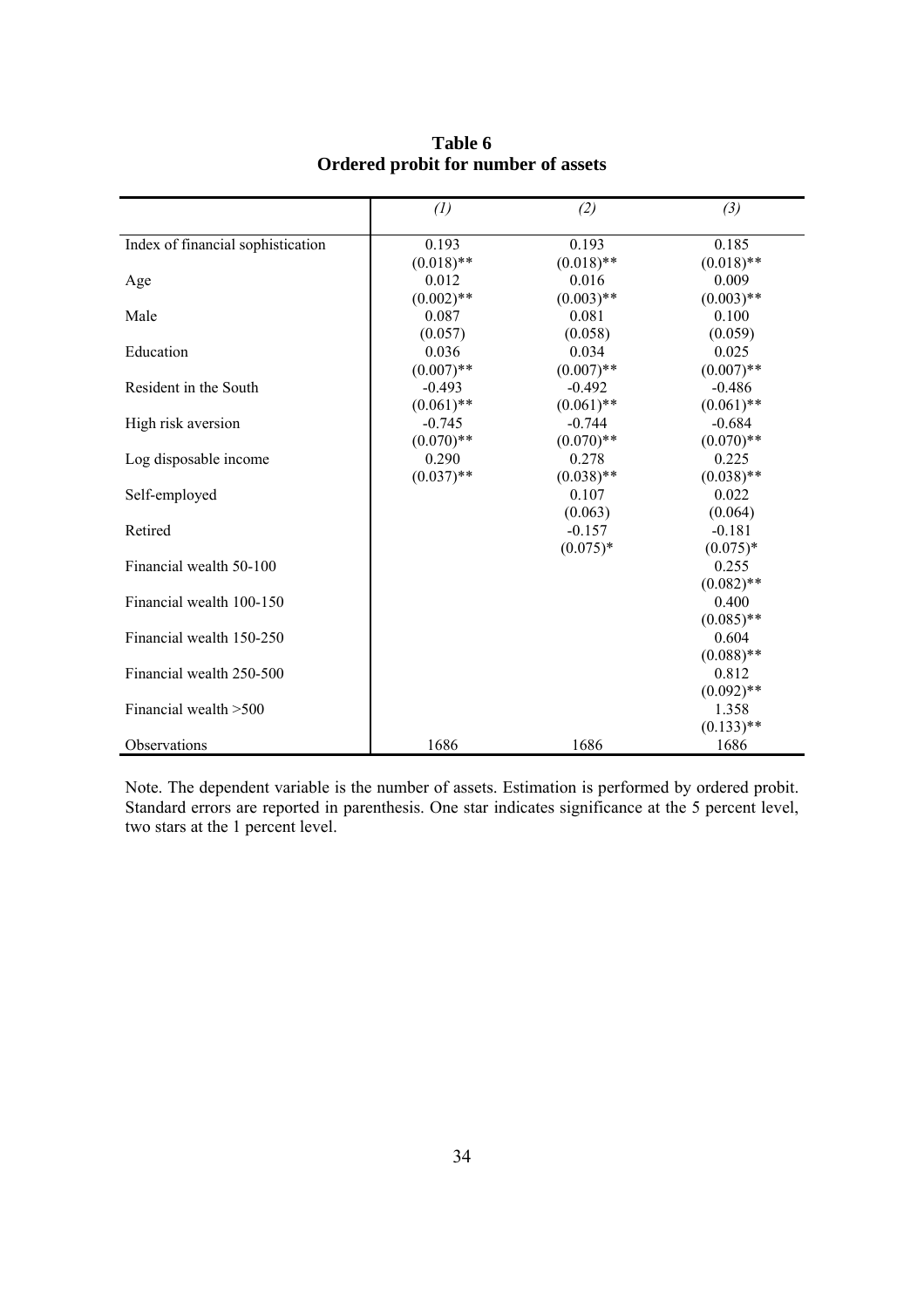|                             | Index of perceived | Self-reported ability |
|-----------------------------|--------------------|-----------------------|
|                             | sophistication     | Ordered probit        |
|                             | <b>OLS</b>         |                       |
| Index of financial literacy | 0.018              | 0.016                 |
|                             | $(0.003)$ **       | (0.023)               |
| Age                         | 0.000              | $-0.004$              |
|                             | (0.000)            | (0.003)               |
| Male                        | 0.047              | 0.336                 |
|                             | $(0.008)$ **       | $(0.075)$ **          |
| Education                   | 0.007              | 0.020                 |
|                             | $(0.001)$ **       | $(0.008)*$            |
| Resident in the South       | $-0.017$           | $-0.052$              |
|                             | (0.009)            | (0.080)               |
| High risk aversion          | $-0.063$           | $-0.452$              |
|                             | $(0.010)$ **       | $(0.099)$ **          |
| Log disposable income       | 0.030              | 0.121                 |
|                             | $(0.005)$ **       | $(0.048)*$            |
| Self-employed               | 0.030              | $-0.020$              |
|                             | $(0.009)$ **       | (0.079)               |
| Retired                     | $-0.014$           | $-0.139$              |
|                             | (0.011)            | (0.095)               |
| Financial wealth 50-100     | 0.007              | $-0.041$              |
|                             | (0.011)            | (0.111)               |
| Financial wealth 100-150    | 0.024              | 0.209                 |
|                             | $(0.012)*$         | (0.112)               |
| Financial wealth 150-250    | 0.056              | 0.189                 |
|                             | $(0.012)$ **       | (0.114)               |
| Financial wealth 250-500    | 0.059              | 0.344                 |
|                             | $(0.013)$ **       | $(0.117)$ **          |
| Financial wealth > 500      | 0.115              | 0.641                 |
|                             | $(0.019)$ **       | $(0.157)$ **          |
|                             |                    |                       |
| Observations                | 1686               | 1205                  |

**Table 7 Relation between perceived financial sophistication and financial literacy** 

Note. The variable "Claims to know stocks" is a dummy variable for investors who claim to know stocks well or very well. "Claims to know mutual funds" is a dummy variable for investors who claim to know mutual funds well or very well. "Index of perceived financial sophistication" is a variable summing all the responses to the 10 questions on asset knowledge, and dividing the sum by 50. "Self-reported financial ability" is a categorical variable measuring how well people claim about their financial ability. Standard errors are reported in parenthesis. One star indicates significance at the 5 percent level, two stars at the 1 percent level.